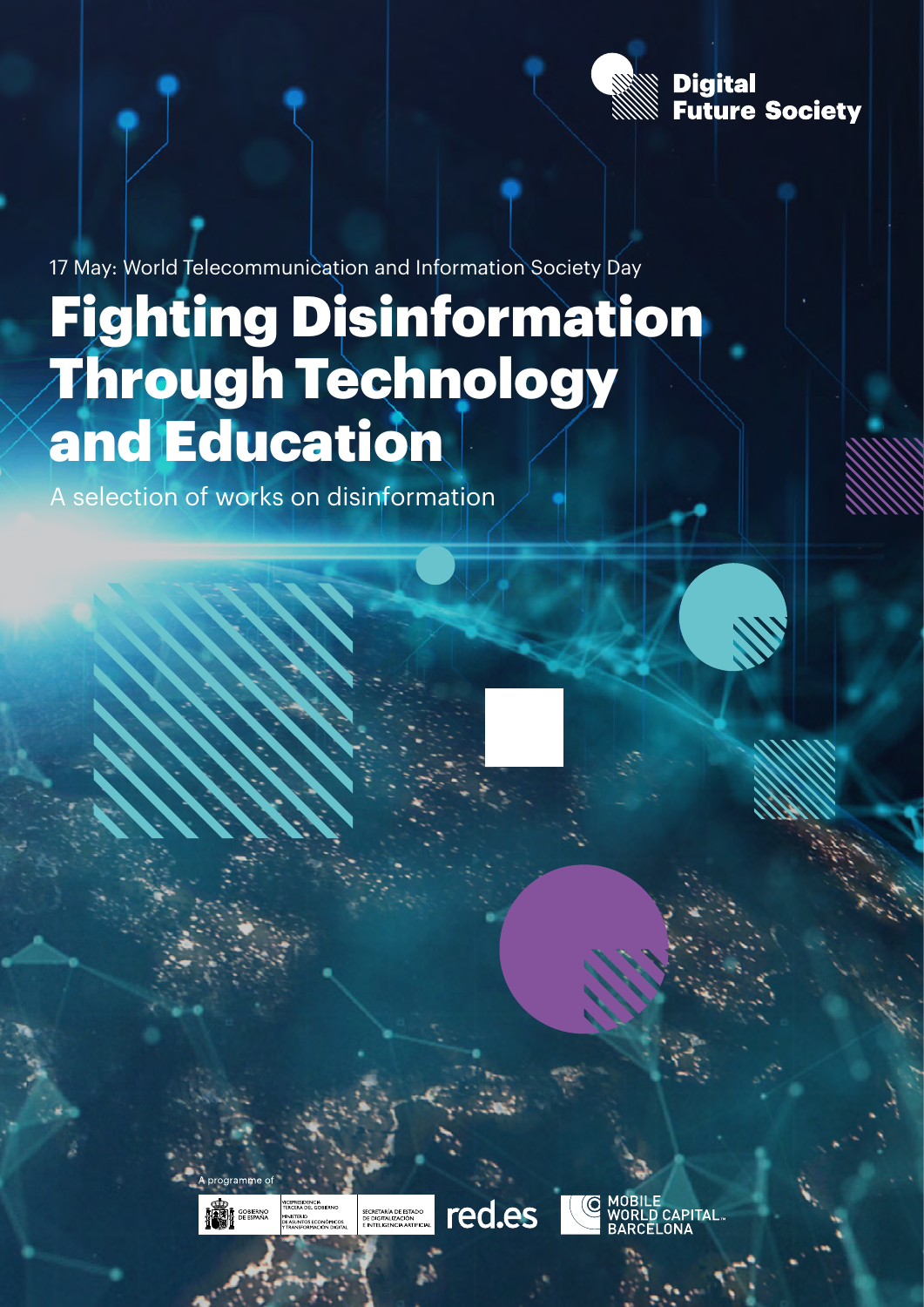"We're not just fighting a pandemic; we're fighting an infodemic"

Tedros Adhanom Ghebreyesus WHO's Director-General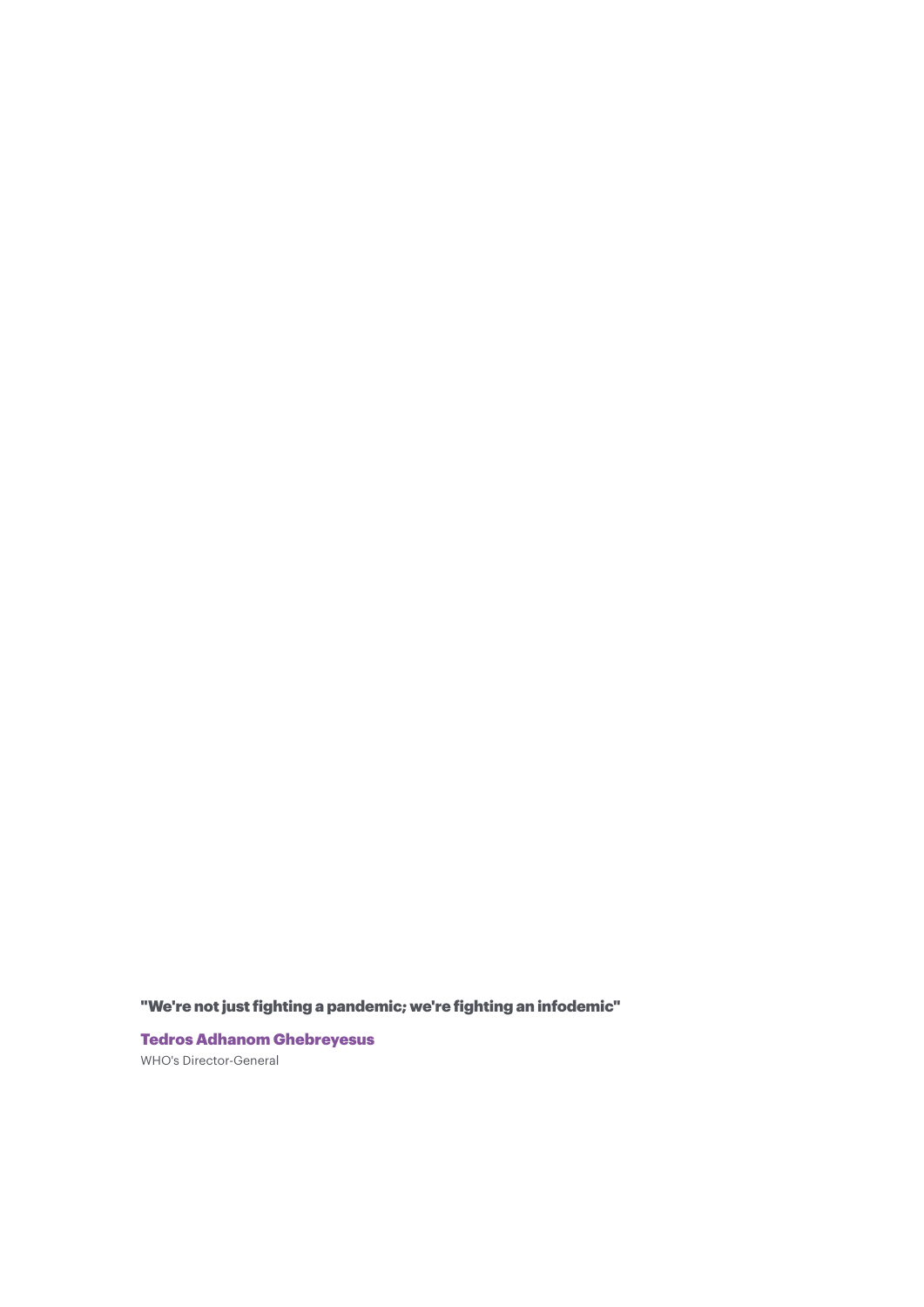

### **Index**

| <b>Introduction: The Rise of the Information Society:</b><br><b>Harnessing the Potential of ICTs</b><br><b>Digital Future Society</b>                       | 4                        |
|-------------------------------------------------------------------------------------------------------------------------------------------------------------|--------------------------|
| <b>Fighting disinformation through technology and education</b><br>Ethic, by Cristina Colom Digital Future Society Director                                 | $\overline{\phantom{a}}$ |
| <b>Introduction of the report Dealing with disinformation:</b><br><b>Strategies for digital citizen empowerment</b><br><b>Digital Future Society</b>        | 9                        |
| Post-truth, fake news and alternative facts<br>Chapter 3, Faster than the future (extract). Digital Future Society                                          | 11                       |
| <b>Deconstructing Disinformation. Speech of Manuel Szapiro,</b><br><b>Head of representation at the European Comission</b><br>MWC22, Marzo 2022             | 14                       |
| <b>Gear up against disinformation, with Carmela Ríos</b><br><b>Digital Future Society</b>                                                                   | 16                       |
| The influence of social media on democracies,<br>with Harvard researcher Laura Manley<br><b>Digital Future Society</b>                                      | 18                       |
| Why do we speak of infodemics, by Whitney Phillips<br><b>Digital Future Society</b>                                                                         | 21                       |
| The civic hacker that became Digital Minister of Taiwan.<br><b>Interview with Audrey Tang, Digital Minister for Taiwan</b><br><b>Digital Future Society</b> | 24                       |
| Fact-checking: Disinformation vs democracy with Alberto Barrón-Cedeño<br>DFS Voices, Digital Future Society                                                 | 29                       |
| Fight against disinformation with Cristina Tardáguila<br>DFS Voices, Digital Future Society                                                                 | 30                       |
| <b>In the News</b>                                                                                                                                          | 31                       |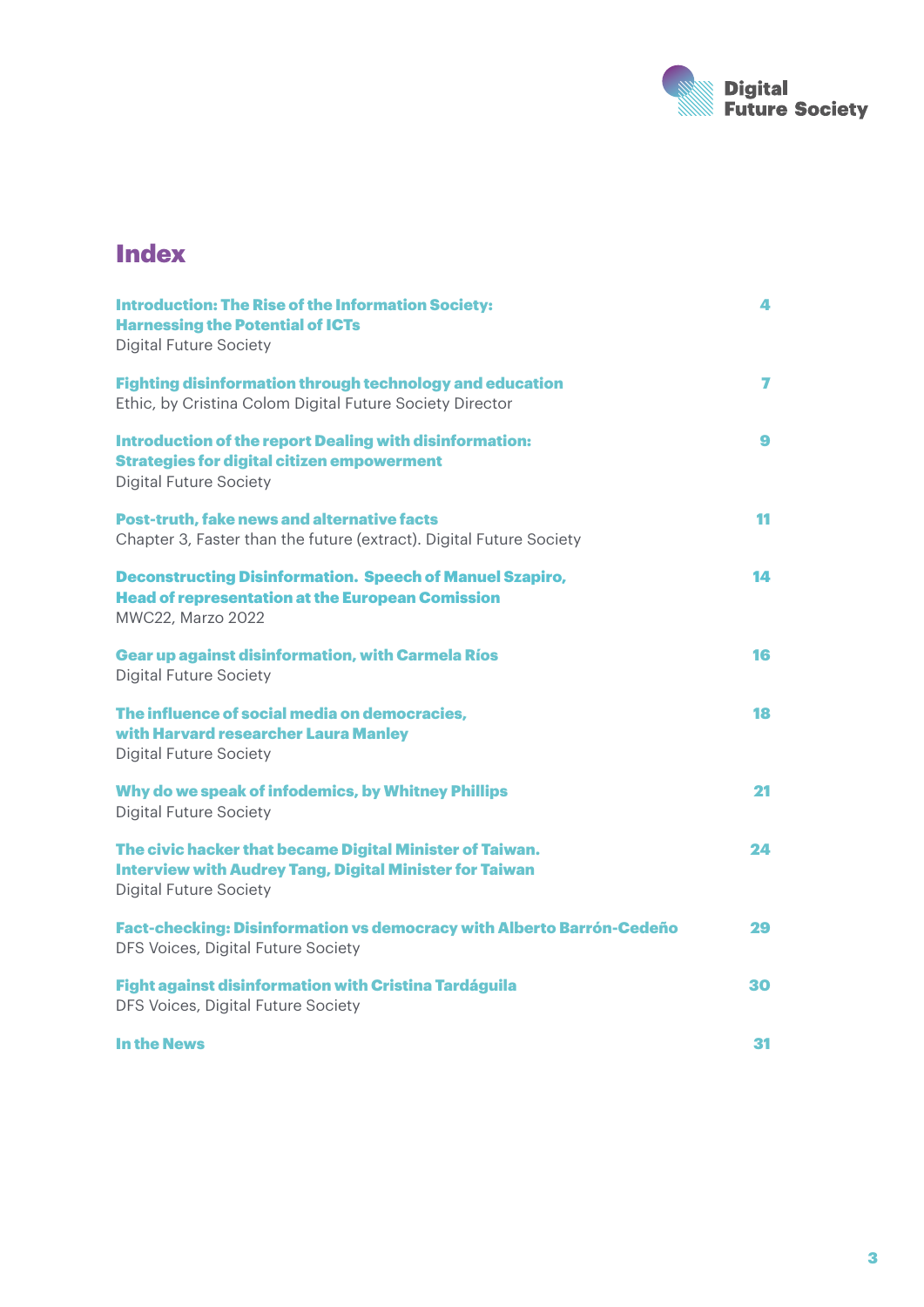

## Introduction

### The Rise of the Information Society: Harnessing the Potential of ICTs

Digital Future Society. May, 2022

The rapid pace of technological development has changed the way we live, work, communicate and educate our children. In fact, it is affecting almost every area of the economy, society and culture. Today, 17th May 2022, we celebrate World Telecommunication and Information Society Day (WTISD). Its purpose is "to help raise awareness of the possibilities that the use of the Internet and other Information Communication Technologies (ICTs) can bring to societies and economies across the world". (Source: UN).

#### Towards Equal and Universal Access to Knowledge

Information Society is a term for "a society in which the creation, distribution, and manipulation of information has become the most significant economic and cultural activity", as opposed to "societies in which the economic underpinning is primarily Industrial or Agrarian." (Source: TechTarget). While information can generate knowledge, it is not knowledge in itself. The concept of knowledge societies encompasses much broader social, ethical and political dimensions. According to UNESCO, knowledge societies are about capabilities to identify, produce, process, transform, disseminate and use information to build and apply knowledge for human development. They require an empowering social vision that encompasses plurality, inclusion, solidarity and participation. (Source: International Bureau of Education).

#### Major Challenges for the Development of Knowledge Societies

ICTs have enormous potential when it comes to creating a competitive economy, a sustainable future, and a democratic and open society. In a 2005 report, Towards Knowledge Societies, UNESCO argues that the spread of new technologies and the emergence of the internet have created fresh opportunities to achieve genuine knowledge societies. (Source: UNESCO). However, much of the global population still lacks access to ICTs. Furthermore, the current excess of information we're seeing as a result of the internet and social media does not necessarily equal greater knowledge for those that do have access. Without the education that allows us to distinguish between "useful" and "useless" information, what we're seeing is just "a mass of indistinct data." We outline these two key challenges below.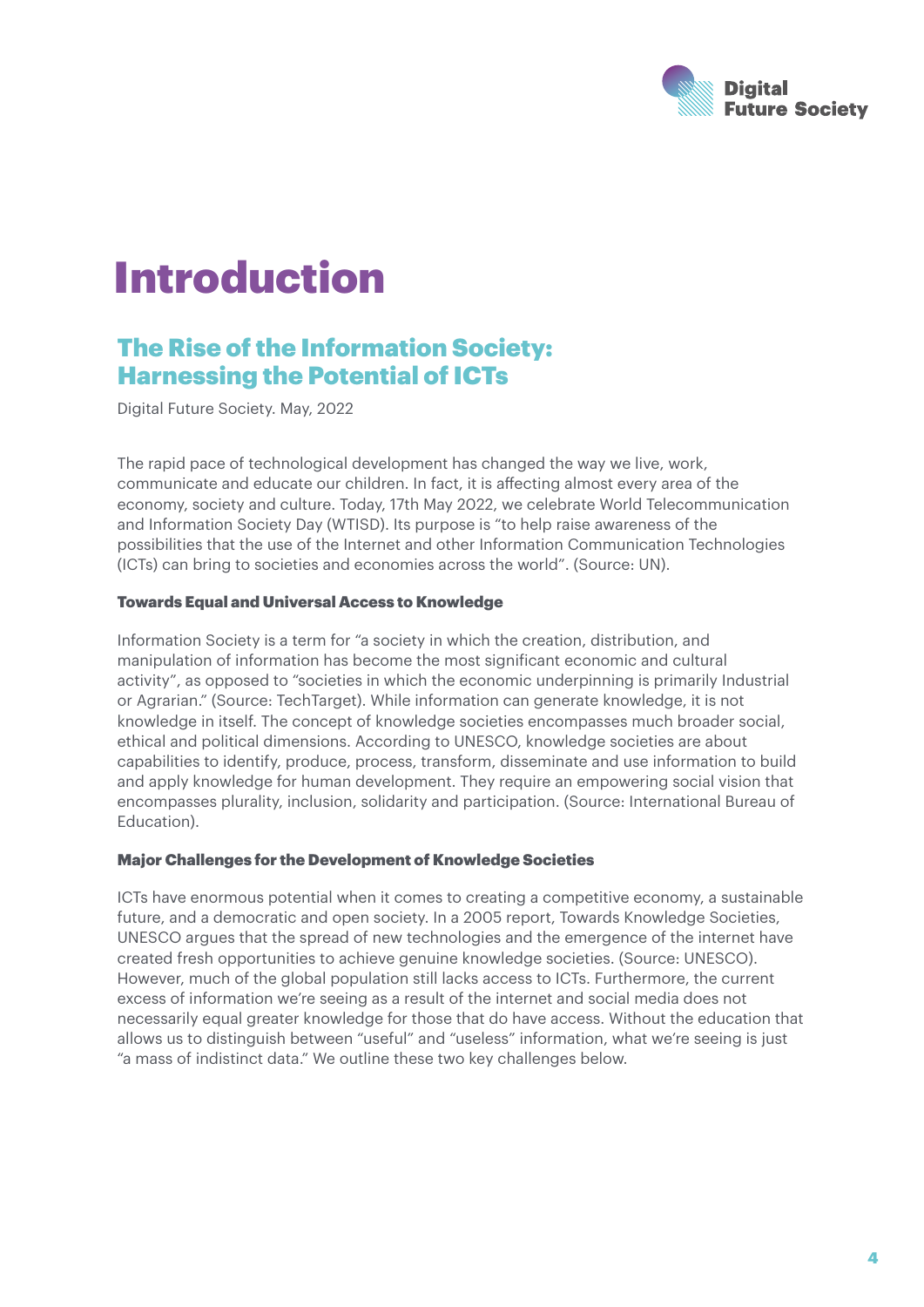

#### 1. Access: The Digital Divide

Almost half the world's population, 3.7 billion people, the majority of them women, and most in developing countries, are still offline. (Source: United Nations). As the world becomes increasingly digital, it threatens to exclude those that remain disconnected. Likewise, the capacity for individuals to take advantage of ICTs varies hugely within developed countries. The pandemic highlighted that socioeconomic level, education, and place of residence can all have a significant impact, as those without Internet access were unable to benefit from remote education, work, or health services. Unless adequate steps are taken now to improve access (through local infrastructure, affordable devices, education, digital inclusion etc.) the "digital divide" is likely to exacerbate existing socioeconomic inequalities between nations and communities.

#### 2. Quality: The Proliferation of Disinformation

Over the past decade we have seen ICTs become vehicles for the spread of disinformation, hate speech and violent extremism. Far from disappearing, disinformation is on the rise. The conflict in Ukraine has shown us that wars are now being waged in the digital as well as physical space, facilitated by ICTs. Cyber attacks, disinformation campaigns and fake news are affecting security and stability in Ukraine, Russia and across Europe.

Social media supports the ability to disseminate all kinds of content, whether false, unverified, erroneous, manipulated, invented or out of context. Its ephemeral nature, the brevity of messages and the short attention span of users, are all conducive to lowering the quality and credibility of information. Furthermore, the viralization of information through social networks means that disinformation can reach a vast number of people in a matter of seconds. Some citizens are equipped to understand these new dynamics, but many struggle to identify disinformation for lack of context.

*"The system of globalised information has reached a point of entropy and now produces only disbelief. It is not so much that lies have become the norm and the truth is prohibited or disregarded, but rather that lies and the truth now cannot usually be told apart".*

#### Aurélie Filippetti and Christian Salmon

Faster than the Future, Digital Future Society

Disinformation has the potential to deepen distrust in institutions, resulting in weaker democracies and disempowered citizens. Today, voters go to social media to inform themselves and political actors can leverage this to manipulate public opinion. Humans naturally tend to favour information that strengthens prior ideological positions, deepening political identities and leading to polarisation. With elections now linked to the instability of online media, we're witnessing the disintegration of democratic deliberation.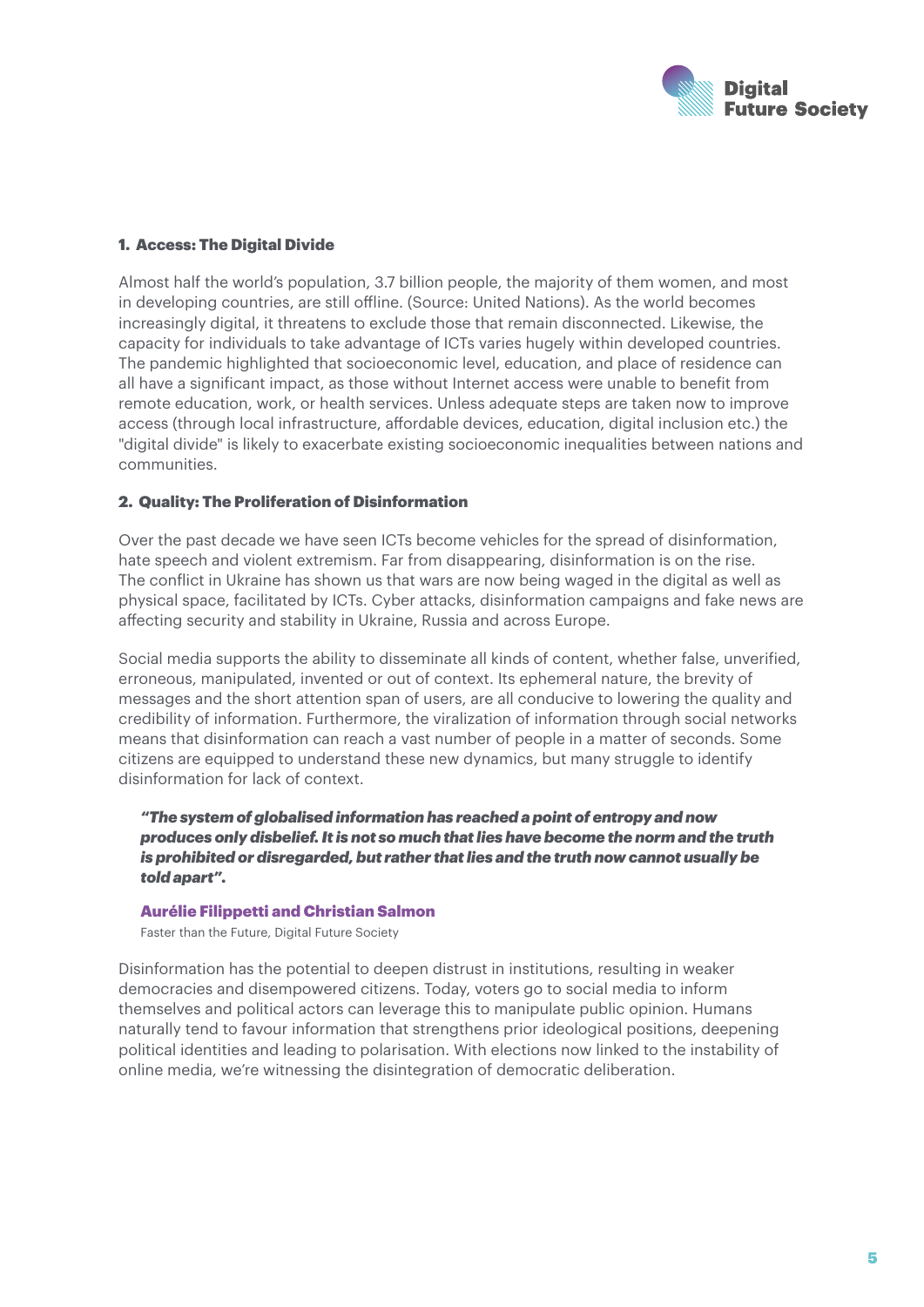

#### What Can We Do to Strengthen Democratic Institutions?

Knowledge is the foundation of a democratic society. It stimulates active citizenship, lifelong learning and social change. The fight against disinformation and the strengthening of democratic institutions are part of Goal 16 of the United Nations Sustainable Development Goals, aimed at promoting just, peaceful and inclusive societies. In order to achieve this goal, administrations, companies, technological platforms, verification agencies and citizens must join forces to leverage technology and education against disinformation.

#### *"We must promote a critical spirit, attacking it at the root. We must work from the beginning to incorporate digital literacy into the educational system, teaching how to filter sources, instil critical thinking and know how to determine when information is -or is not- truthful."*

#### Cristina Colom, Director

Digital Future Society (Source: [Ethic](https://ethic.es/2022/03/combatir-la-desinformacion-a-traves-de-la-tecnologia-y-la-educacion/))

A strong democracy requires high-quality independent media, pluralistic opinion and the ability to negotiate public consensus. Media literacy must become a key priority for governments and organisations. It helps people think critically, recognize points of view, and identify disinformation. In short, it is an essential tool to empower citizens in the digital age.

Link:

[https://digitalfuturesociety.com/the-rise-of-the-information-society-harnessing](https://digitalfuturesociety.com/the-rise-of-the-information-society-harnessing-the-potential-of-icts/)[the-potential-of-icts/](https://digitalfuturesociety.com/the-rise-of-the-information-society-harnessing-the-potential-of-icts/)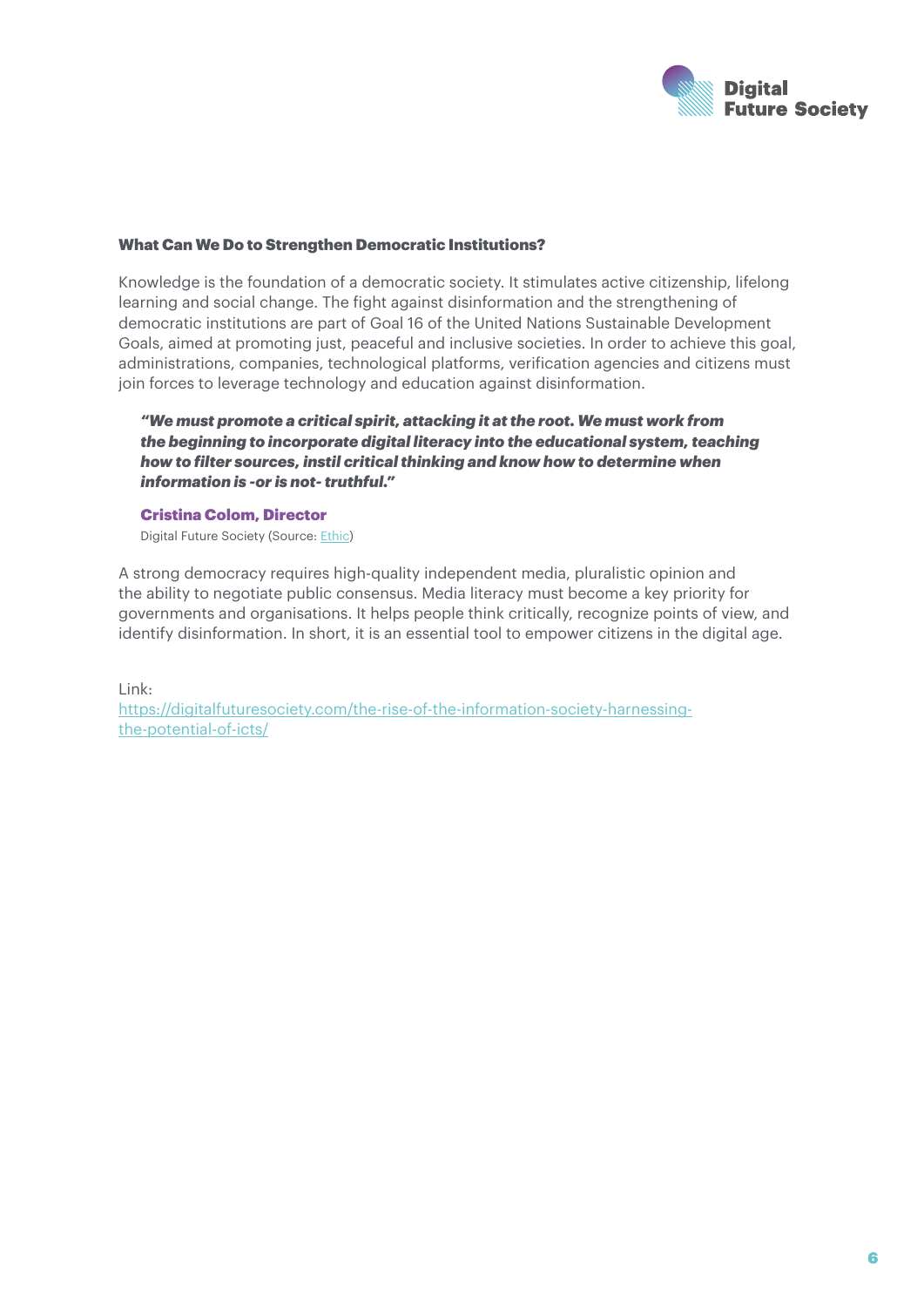

### Fighting disinformation through technology and education

Ethic, March 2022

#### Technology is crucial in the fight against misinformation, but equally essential is the involvement of administrations, companies, technology platforms, verification agencies and, of course, citizens themselves.

Thanks to technology, anyone with a smartphone or an internet connection has the ability to obtain information without limits or territorial barriers. However, despite the fact that we have increased access to content, news and direct sources, **paradoxically, our society is more** misinformed than ever before in the history of mankind.

A major challenge for any democratic society, disinformation is further exacerbated by the ability to disseminate all manner of content, whether it is false, unsubstantiated, erroneous, manipulated or fabricated. This capacity to make inaccurate information, photos or data go viral in a matter of seconds through social networks or messaging apps demonstrates that we are dealing with a tool that has an extremely powerful capacity for dissemination.

If we are to solve this problem, we must encourage a critical spirit, attacking it at the root. We must work from the outset to mainstream digital literacy in the education system, teaching students to filter sources, instilling **critical thinking** and making sure they know how to determine when information is - or is not - truthful.

### If we are to solve the problema of disinformation, we must encourage a critical spirit, attacking it at the root

Far from going away, disinformation is on the rise. The conflict in Ukraine, a dramatic event in its own right, shows us how today's wars are being fought on a new battlefield in the digital space. What we are witnessing is a hybrid war facilitated by new technologies which directly affects a country's security and stability through attacks in cyberspace, disinformation campaigns and the dissemination of fake news, among other practices.

In fact, during the first three weeks alone, fact-checking identified more than 1,600 hoaxes: manipulated or decontextualised photographs from both sides; images from other wars claiming to be current scenarios in Ukraine; waves of fake videos circulated for the most part via YouTube and TikTok; there was even a story by Russian President Vladimir Putin claiming without any evidence whatsoever - that what was going on in the Donbas region was an act of genocide.

We realise that technology has been used as a tool to generate polarisation, spread hate speech and manipulate public opinion, but that does not mean that we should demonise it: here at the Digital Future Society, we believe that it can (and should) also be part of the solution to counteract disinformation, especially in view of the speed at which such content is spread.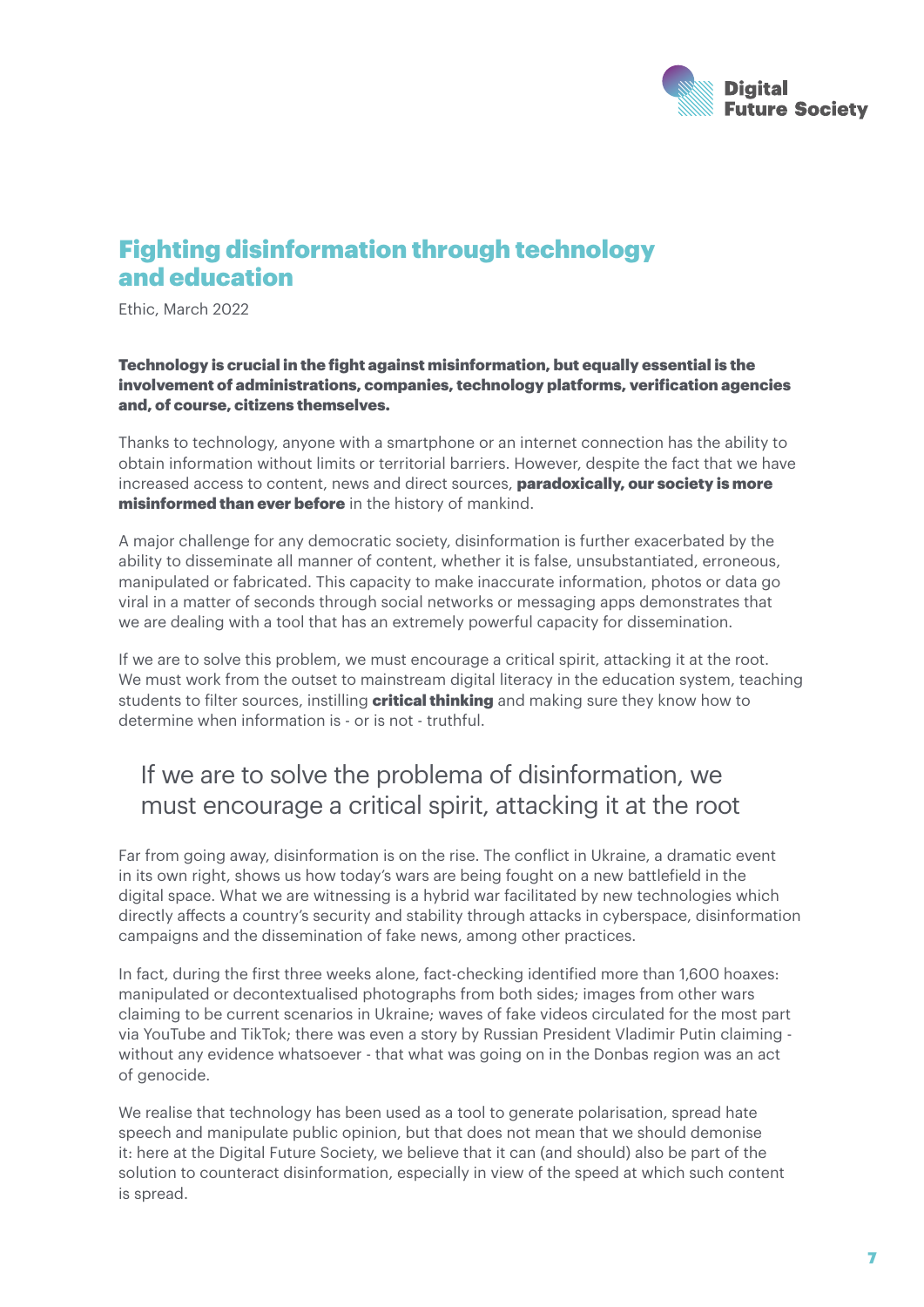

In democratic societies, digital verification agencies have been set up and are playing an increasingly important role in determining to what extent any given content is truthful. This role is also being played by the technological tools themselves, which can help to debunk misinformation. We must join forces in order to have a truthful, healthy and robust information ecosystem. During the Deconstructing Disinformation event, organised by the Digital Future Society during the Mobile World Congress 2022, the European Commission outlined its action plan for the fight against disinformation, which was in fact initially drawn up in 2015 in the wake of Russia's offensive to occupy Crimea. Other speakers from Spain's most important verification agencies also addressed the need to use technology to speed up, optimise and verify the disinformation process, although they also stressed the need to involve the world of education from an early age in order to filter sources and biases, thus enabling the development of true critical thinking from then on. This is also the vision of the Digital Future Society: technology, yes; education, yes as well. But if we are to tackle this complex challenge, we need to join forces: we need administrations, companies, technology platforms and verification agencies to get involved, but we also need the citizens themselves to get **involved**. This is an essential step towards creating a fairer, more equitable and sustainable digital society.

Author:

#### Cristina Colom Digital Future Society Director

#### Link:

<https://ethic.es/2022/03/combatir-la-desinformacion-a-traves-de-la-tecnologia-y-la-educacion/>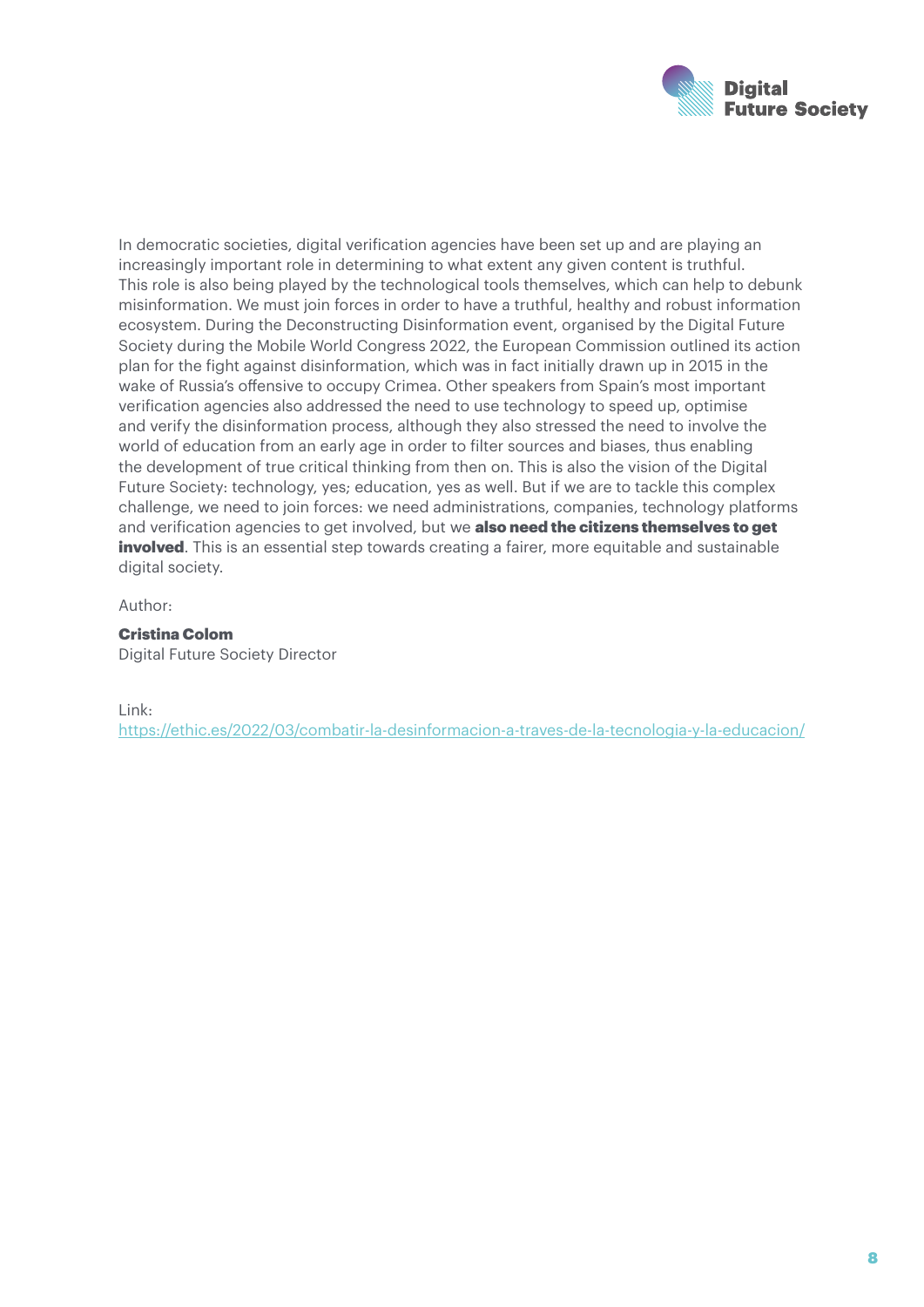

### Introduction of the report Dealing with disinformation: Strategies for digital citizen empowerment

Digital Future Society, March 2020

#### Disinformation is old news

The dissemination of false or misleading information is by no means a new tactic. It has been a popular political strategy used throughout history and its roots date back to ancient times, when soon-to-be Emperor of Rome Octavian spread propaganda to discredit his rival, Antony. Other notable instances, such as during the 1899 Boer War or the establishment of the Ministry of Public Enlightenment and Propaganda in 1933 Germany, demonstrate how the logic of disinformation is deeply entrenched in politics and primarily seeks emotional appeal, especially during moments of crisis.

While disinformation is not new, the methods, strategies and technologies for its success have evolved significantly over time. The method used in ancient Rome — the spread of slogans on coins — was updated centuries later with the invention of the printing press, which increased the reach of information and reshaped the logic of its production, consumption and distribution. Approximately four centuries later, these dynamics experienced another shift when broadcasting began to serve as the basis for communications and radio and television became the most widely-used mass communication channels.

With the increased sophistication of telecommunications, disinformation has now gone digital. The widespread use of the internet in the 1990s fuelled exponential growth in amounts and flows of information, considered revolutionary and emancipating at the time. The very notion of citizen empowerment took on a new meaning with what was thought to be a promising tool for power redistribution. According to scholar Manuel Castells, the internet is the basis of a network society and works intrinsically to incorporate ever more people and resources. It follows that empowerment can come from the possibility to access those resources and influence information flows for decision-making. Even marginalised groups can use the internet to gain influence in the digital public sphere and shape realities according to their ideas and strategies.

The evolution of the internet itself has had important consequences for citizen empowerment. For example, its diffusion dynamics have shifted from broadcasting to socialcasting, where users become "prosumers" that not only consume but also produce information. The development of social media platforms such as Facebook and YouTube facilitate content production and empowers marginalised voices to occupy once exclusive arenas. Nevertheless, content production differs greatly from news production, which implies investigative methodologies and fact-checking processes. As journalism also goes digital, it becomes even easier for ill-informed actors to influence public debates through the production of misleading content.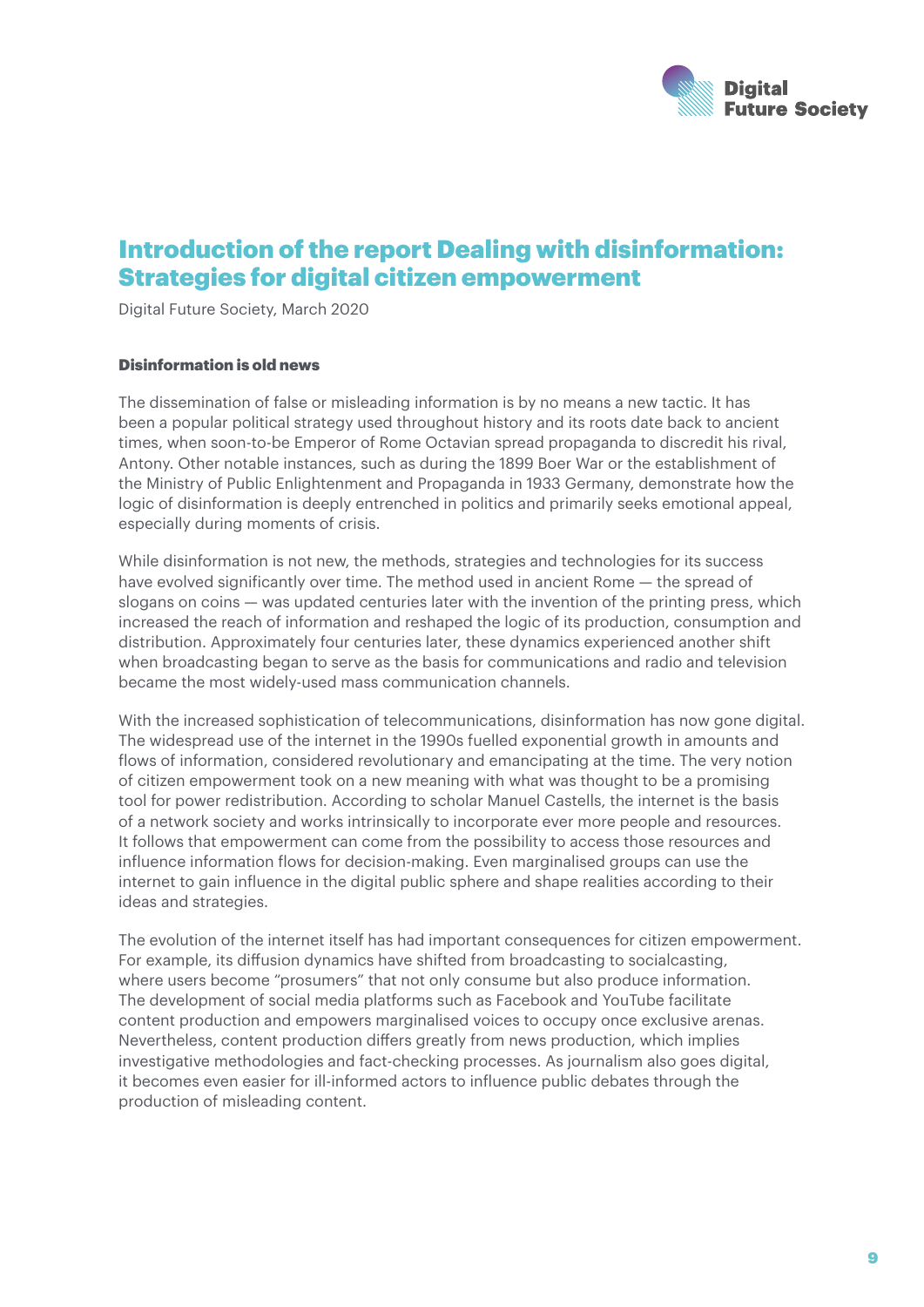Another important element to consider is the business models of platforms such as Facebook and Twitter. In the context of citizen empowerment and disinformation, two factors are relevant: the rewarding of inflammatory or polarising content and the attention economy principle. Social media algorithms prioritise and amplify content that generates more clicks. In the attention economy where time and attention are scarce resources, people need stronger incentives to continue using a service or product. For this reason, platforms are designed to fuel continuous use, not only by rewarding clicks but also through features such as the infinite scroll.

Disinformation involves different stakeholders who essentially strive for distinct — and in many cases opposing — goals. While malicious parties conduct disinformation campaigns to manipulate public discourse, democratic governments and civil society organisations strive to maintain democratic values in the public sphere. Media actors, from independent to mainstream players, are also key stakeholders, as are platforms. Finding common ground between a plurality of actors requires an inclusive multi-stakeholder approach.

This poses one of the biggest challenges to tackling disinformation since information is an empowering tool for citizens, who engage in public interest issues based on the amount of knowledge they possess. In that sense, social media plays an important role in facilitating access to information and to advocacy, stimulating increased participation and activism. For instance, social media platforms are gaining traction in elections, with some studies suggesting their power in spreading electoral propaganda exceeds that of television in countries like Brazil.

When it comes to strategies to mitigate disinformation, there is no silver bullet. On one hand, a diverse set of stakeholders is fundamental in order to gain a holistic understanding of the scenario and citizens' needs. On the other, different strategies can be developed by each or a combination of stakeholders such as fact-checking, media and digital literacy programmes, technological tools and modifications on platforms and public policies.

Authors:

#### Nicole Harper

Editor, Digital Future Society Think Tank

#### Debora Albu

Coordinator of the Democracy and Technology programme, Institute of Technology and Society of Rio de Janeiro (ITS Rio)

Janaina Costa Researcher, ITS Rio

#### Thayane Guimarães

Researcher, Democracy and Technology programme, ITS Rio

#### Link:

<https://digitalfuturesociety.com/report/dealing-with-disinformation/>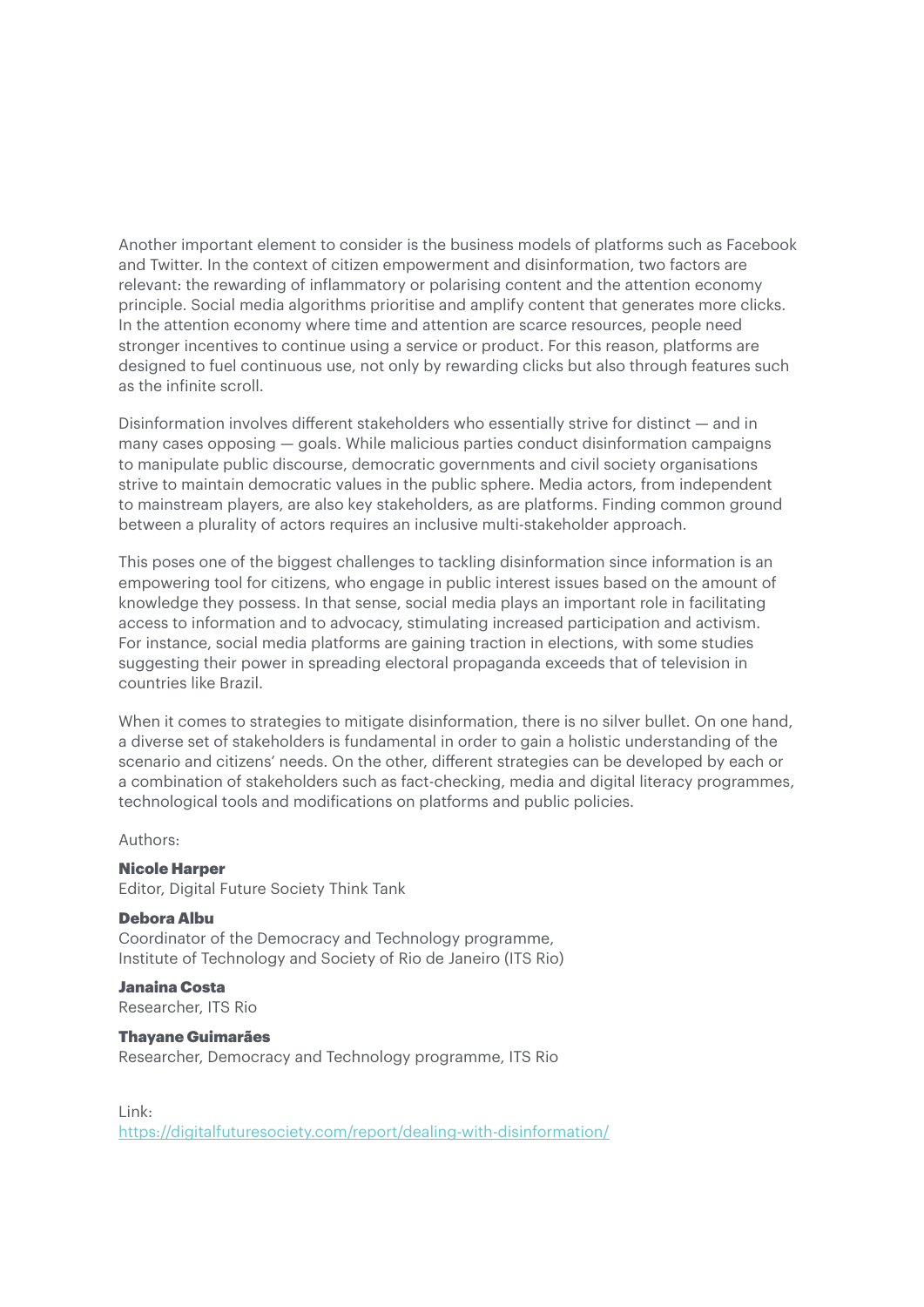

### Post-truth, fake news and alternative facts

Chapter 3, Faster than the future (extract). Digital Future Society, February, 2020 By Aurélie Filippetti and Christian Salmon

The two words "fake news" point to everything bad about our democracies. The expression may seem diagnostic, yet it act as a tremendous screen and something that has become a powerful diversion and an-alibi for a state censorship that has obscured the systemic causes of why public expression has fallen into disrepute and its history since the nineteen-nineties.

The term "fake news" was used so much in 2017 that it was officially declared word(s) of the year by the Collins English Dictionary and the American Dialect Society. 2017, however, is not so much the year of "fake news" as the year in which Donald Trump turned it into a weapon against his detractors. He used the term to spread his lies —or "truthful hyperboles" as his ghostwriter calls them— prolifically on the sites of his supporters. With the expression "fake news", Trump made use of social media's power to disseminate to set the media on fire. "Every word, twisted in the hands of the spirits", wrote Franz Kafka, "becomes a spear turned against the speaker".

### Although the mainstream media like to assume the role of news watchdogs, their own credibility is scant.

It is through an act of belief that we trust some and disbelieve other news. Factcheckers are the dupes of fake as they are concerned less with championing pure, indivisible truth than with regaining the margins of credibility that opinion stubbornly denies them. The farce of fake news therefore carries on with their knowing involvement.

Observers of the mainstream media and fact-checkers are unlikely to understand the meaning of such a reversal. What is at stake is not the struggle of truth against lies but the ability to tell them apart. It is not a question of restoring the truth as if there existed a reality devoid of fiction, a truth without ideology, like The Truth coming out of her well in Gérôme's painting, fully naked and armed with her whip to chastise humankind.

Fake news can obviously be dismissed as a manifestation of what was previously known as disinformation —now in the age of social media—, or posited as a symptom of the transmutation of the democratic system by neoliberal reason, the impact of which is the shutting down of all forms of democratic deliberation.

This dismantlement has not happened overnight but rather in a period of over thirty years and was made possible by the exceptional conjunction of two revolutions: 1. In the sphere of capitalism through the financialisation and globalisation of markets; 2. In the sphere of information and communication technologies through the explosion of the Internet and the emergence of social media. In the nineteen-nineties, neoliberal political regimes took advantage of these exceptional circumstances to gain ground by thwarting criticism of the independent media and by making light of opposition or traditional checks and balances.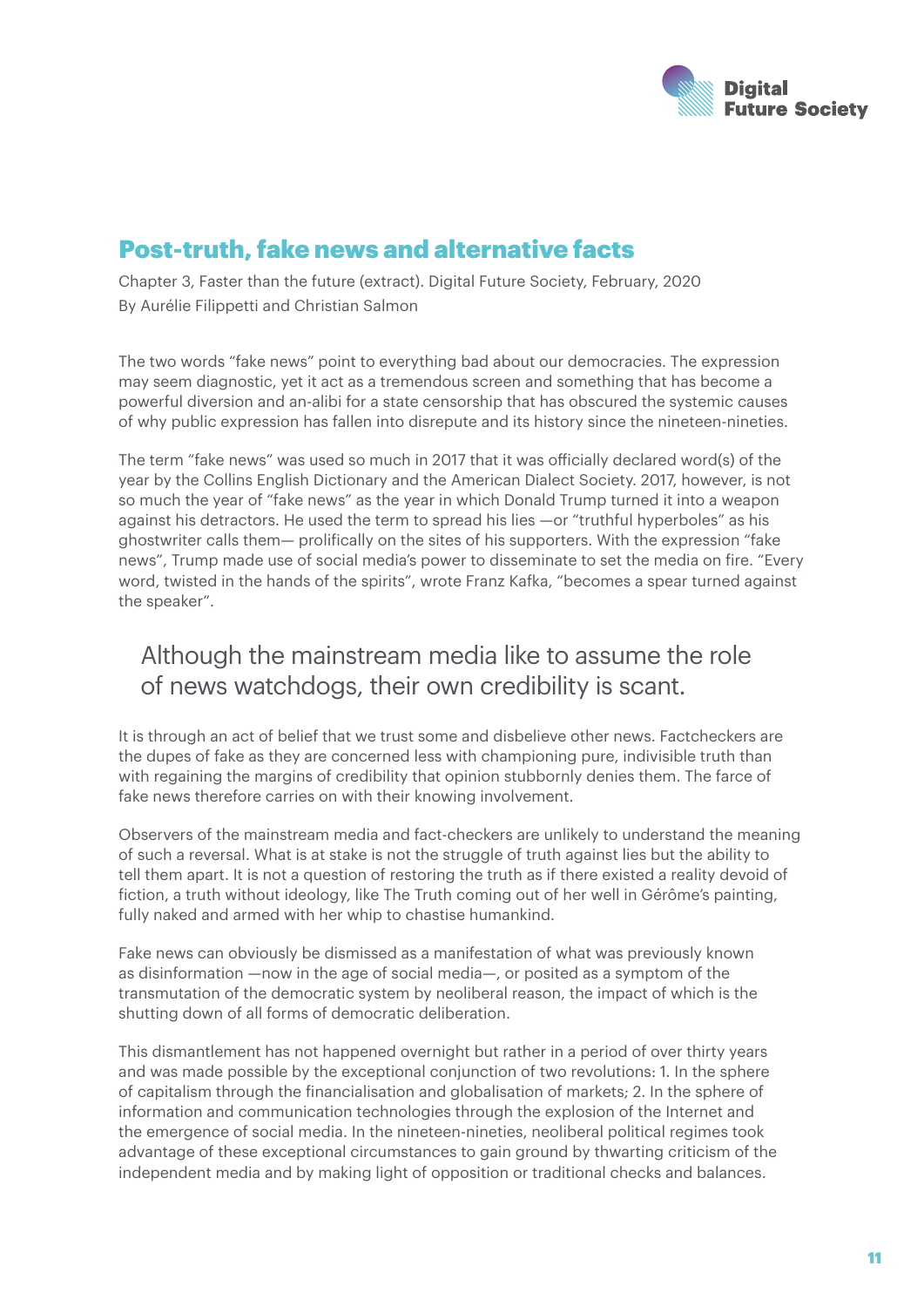

From the nineteen-nineties, politics entered the age of enactments. There emerged a neverending spiral that chained encryption to decryption, hope to disappointment, and image to its deconstruction. Spin was only intended to change perceptions. Audiences, however, were no longer so easily fooled. The Watergate affair had seen to that.

### The explosion of the Internet and twenty-four hour news yielded a veritable growth of anecdotes and stories, some more believable than others. Suspicion was the rule.

For a long time image and vision prevailed, yet from Nixon to Reagan images became less believable and their credibility diminished as they multiplied and scattered: seeing was no longer enough, one had to believe a story. This was the first stage in the spiral of discredit: from simple spin to the story, from image to the story, and from delusion to belief.

New digital media appeared in the mid nineteen-nineties. CNN was no longer the only news channel but was joined on the cable network by new channels such as Fox News. Internet became a means of mass communication and television, which is still by far the main source of information for Americans, was gradually absorbed by leisure industry giants such as Disney, Viacom and Time Warner. They would play a dominant role in the packaging of information and coverage of news and scandals. The new system of continuous information favoured an anecdotal version of events, a black and white representation of current affairs, and led to a thitherto unprecedented blurring of reality and fiction.

While the Bush administration did not invent this new media environment, often referred to by the neologism "infotainment", it was the first administration to take office after its emergence and it made brilliant use thereof. Frank Rich, New York Times columnist, noted that *"the chronicle of how a government told and sold its story is also, inevitably, a chronicle of an American culture that was an all- to-easy mark for the flimflam. The synergistic intersection between that culture and the Bush administration's narrative is a significant piece of the puzzle. Only an overheated 24/7 infotainment culture that had trivialized the very idea of reality (and with it, what once was known as "news") could be so successfully manipulated by those in power".*

It was to counter this discredit that the Obama campaign launched its core message: the hope of a change that one could believe in. Obama was entrusted with a task to which he was apparently abandoned by Washington politicians in desperation: to bring repute to the presidential office, something would require more than just fancy rhetoric. Obama's campaign was both a technological and a narrative success. It managed to fulfil four different functions: storyline, framing, timing and networking, or a kind of a magic square. The age of radio with Roosevelt and the era of television with Kennedy were succeeded by Obama as the first candidate of the digital age.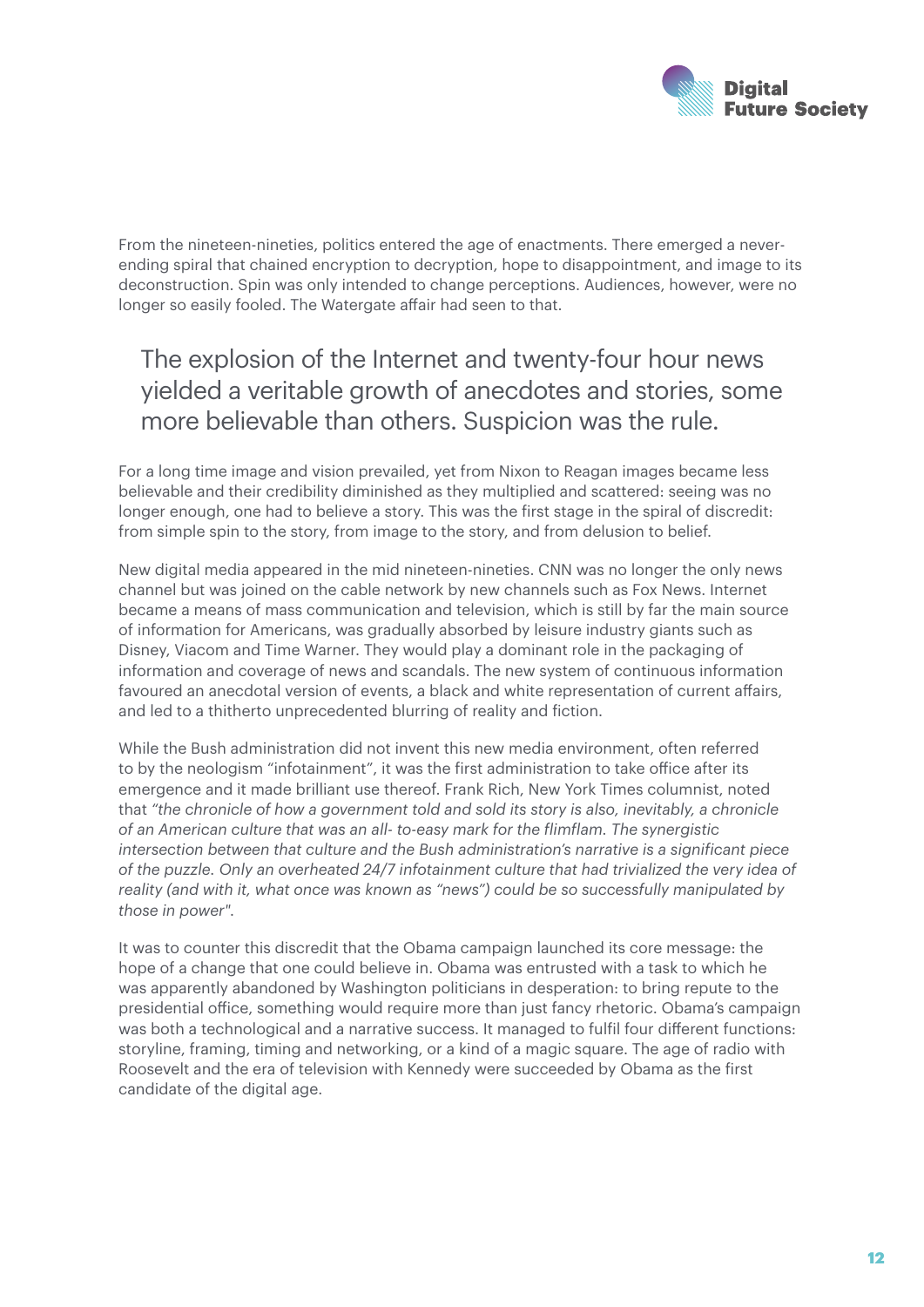

Suspicion has now invaded the economy of discourse. The narrator has been discredited. The plot has been exposed. The term "fake news" not only refers to the proliferation of "fake news" on social media, but is also the object of suspicion itself.

All sources are flawed, all authors —whether political, scientific or religious— are discredited. This is an inexorable process: just as monetary inflation undermines confidence in currency, the proliferation of stories has ruined trust in narratives. The deviation of official accounts from people's experience, particularly during the 2008 crisis, destroyed the credibility of all official accounts. Faster exchanges on social media and the shortening of messages encourage the logic of confrontation rather than of the story. Noise on social media has given rise to the buzz-maker in place of the mythmaker.

The system of globalized information has reached a point of entropy and now produces only disbelief. It is not so much that lies have become the norm and the truth is prohibited or disregarded, but rather that lies and the truth now cannot usually be told apart. Public debate no longer opposes content or information, but rather the ghosts that seek to convince us they are real. The collapse of confidence in language is no longer due only to the strategic effects of manipulation, but also to the appearance of a new discursive regime that keeps all discourse in belief mode. As Evgeny Morozov states: "an economy ruled by online advertising has produced its own theory of truth: truth is whatever produces most eveballs".

No one is spared. All sources of discourse are flawed, all "authors" —whether media, political, or even scientific (climate scepticism)— are discredited. We are all carried away by the spiral of discredit. Just as inflation ruins confidence in currency, data proliferation has ruined the credibility of all narrators.

#### Authors:

#### Aurélie Filippetti

Associate Professor at Sciences Po Paris in Institute for Political Studies of Paris, France. Politician and novelist. She served as French Minister of Culture and Communications (2012-2014). Former member of National Assembly (2007-2017). Novelist and professor of Literature. Her first novel Les derniers jours de la classe Ouvrière (The Last Days of the Working Class).

#### Christian Salmon

Writer and researcher, member of the Center for Research in Arts and Language (EHESS). Columnist in Le Monde and later in Mediapart, he is the author of fifteen essays and stories that include the best seller Storytelling, bewitching the modern mind (Verse) translated into fifteen languages and the Age of Shock (Fayard 2019).

Link: <https://digitalfuturesociety.com/fasterthanthefuture/>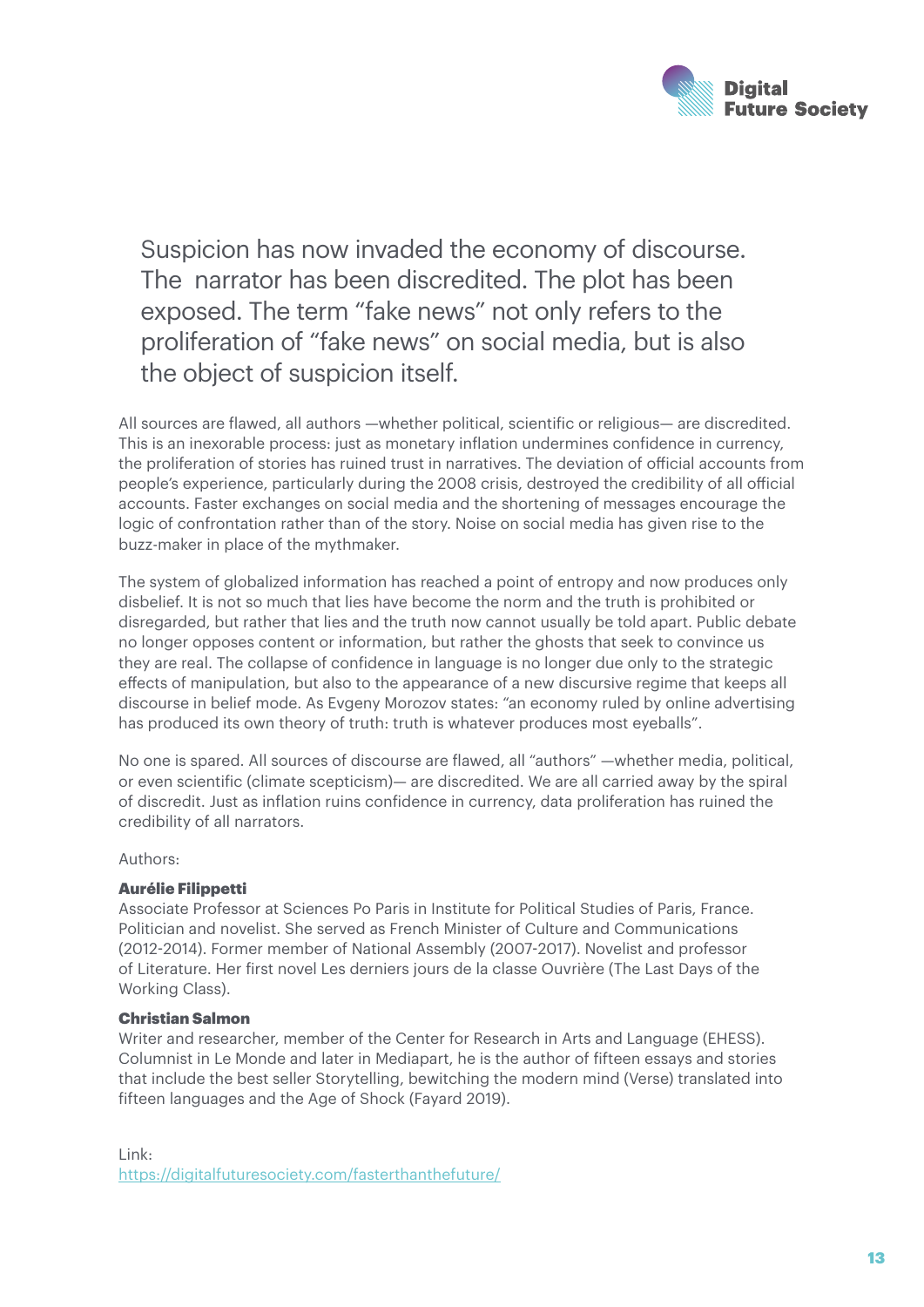

### Deconstructing Disinformation. Speech of Manuel Szapiro, Head of the Commission's Regional Office in Barcelona, European Comission

MWC22, March 2022

*Digital Future Society organized a debate to reflect on the evolution of the popularization of false information in the digital age, with the European Commission and the main organizations that work to detect and stop disinformation: Newtral, Efe Verifica and Verificat. During the session, the two pilot projects of the Tech Against Disinformation call will be announced.*

[...] I would like to start by asking what disinformation is. I'm sure there are several definitions. The one we are giving in the Commission is that disinformation, for the sake of dialogue, is verifiably false or misleading information which is generated, presented and disseminated to intentionally deceive the public. So disinformation, put schematically, is manipulation of information with malicious intent. It is meant to hamper citizens' ability to make informed judgement and decisions. It erodes trust in public institutions and in the media. It also undermines our democratic fabric and also puts our elections at risk and impairs our freedom of expression. In a nutshell, it puts our democracy at risk and also our citizens' security in danger.

We have, for instance, seen that the pandemic and the infodemic have gone, unfortunately, hand in hand, and that disinformation can, as a result, very well affect the health, our health with a spreading of fake news on the mere existence of the virus or the benefits of vaccines, with a host of conspiracy theories attached to it.

Disinformation is also a growing concern for EU citizens. According to a 2018 Eurobarometer survey, 83% of Europeans consider that disinformation is a threat to democracy. 63% of younger Europeans, aged 15 to 24, say they come across fake news on a weekly basis, at least from what they can tell, and 51% of Europeans think that they have been exposed to disinformation online.

Now, speaking about online and the social media, the spread of disinformation is not new, of course. It is, however, very much facilitated by two core attributes, which are those of the attention economy on the one side and human psychology on the other side. Social media algorithms promote attractive, targeted content, irrespective, as you mentioned before with some striking examples, as to whether it is or not verified information. And on the human side, we know that there is ample evidence that what is predominantly novel and also negative sells better. If it bleeds, it leads, the journalist saying goes. Therefore, it has been proven that false narratives featuring emotional outrage produce way more engagement than evidence-based messages.

We have a recent study by the European Commission Joint Research Centre, which also shows that the spread of disinformation is shaped to a large extent by the network structure of social media that in turn affects entrenchment of attitudes and the segregation of bubbles or cliques of like-minded individuals.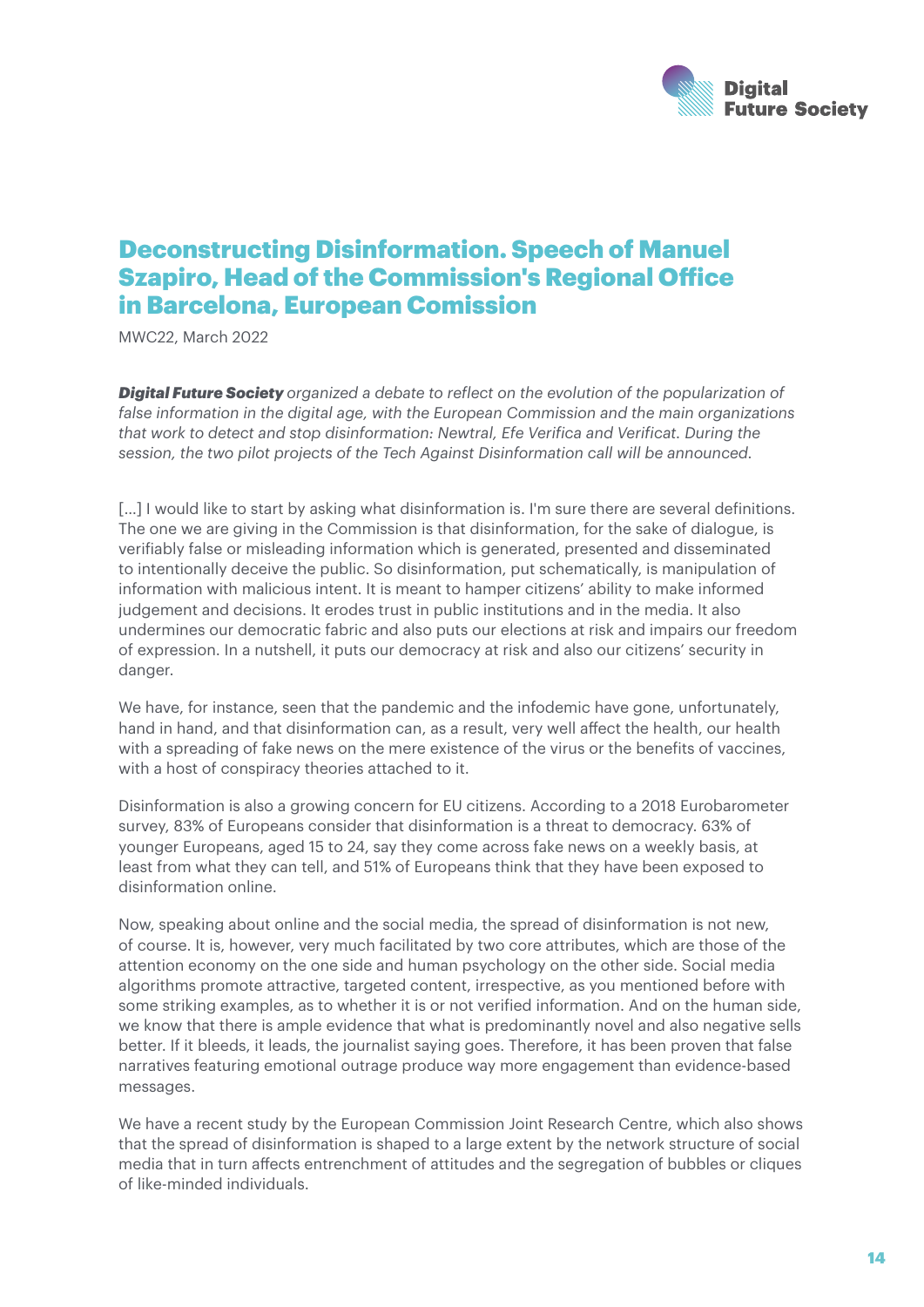

Now, coming back to the issue of democracy. Disinformation, of course, plays against democracy. As we know, competition between political systems is mounting. For the first time in 20 years, we now have autocracies in the majority in the world, covering 54% of the global population. 20th century political philosopher Hannah Arendt is quoted to have said that the ideal subject of totalitarian rule is not the convinced Nazis, but people for whom the distinction between fact and fiction no longer exists. Free media, academia and civil society must be able to play their role in stimulating open debate, free from malign interference, either foreign or domestic or both, as we see right now.

The European Commission presented in December 2020 a European Democracy Action Plan under the leadership of our Vice President for Transparency and Values, Věra Jourová, with three main pillars, which I will not expand here for sake of time. We can come back to them later. First, the promotion of free and fair elections. Second, the strengthening of media freedom, which is actually key to the third pillar, which is precisely countering disinformation heads on.

As stated also by the High Representative and Vice President Josep Borrell, we need to take decisive actions. We have a duty to our citizens to make them aware of false information, to expose the actors that are spreading it, and to step up our existing work in this area. So how do we do it? I've done a typology, I think, in four action paths which I consider relevant, from the European Commission. The first one is monitoring and debunking, and we will hear from the panel experts in this particular area with whom we want to continue to cooperate from the European Commission. Second one is joining efforts precisely. Third one is the legislation, which is important as well, and the fourth one is empowering citizens. [...]

Speaker:

#### Manuel Szapiro

Head of the Commission's Regional Office in Barcelona, European Comission

Link:

[https://digitalfuturesociety.com/videos/deconstructing-disinformation-dfs-at-the-mwc](https://digitalfuturesociety.com/videos/deconstructing-disinformation-dfs-at-the-mwc-barcelona-2022/)[barcelona-2022/](https://digitalfuturesociety.com/videos/deconstructing-disinformation-dfs-at-the-mwc-barcelona-2022/)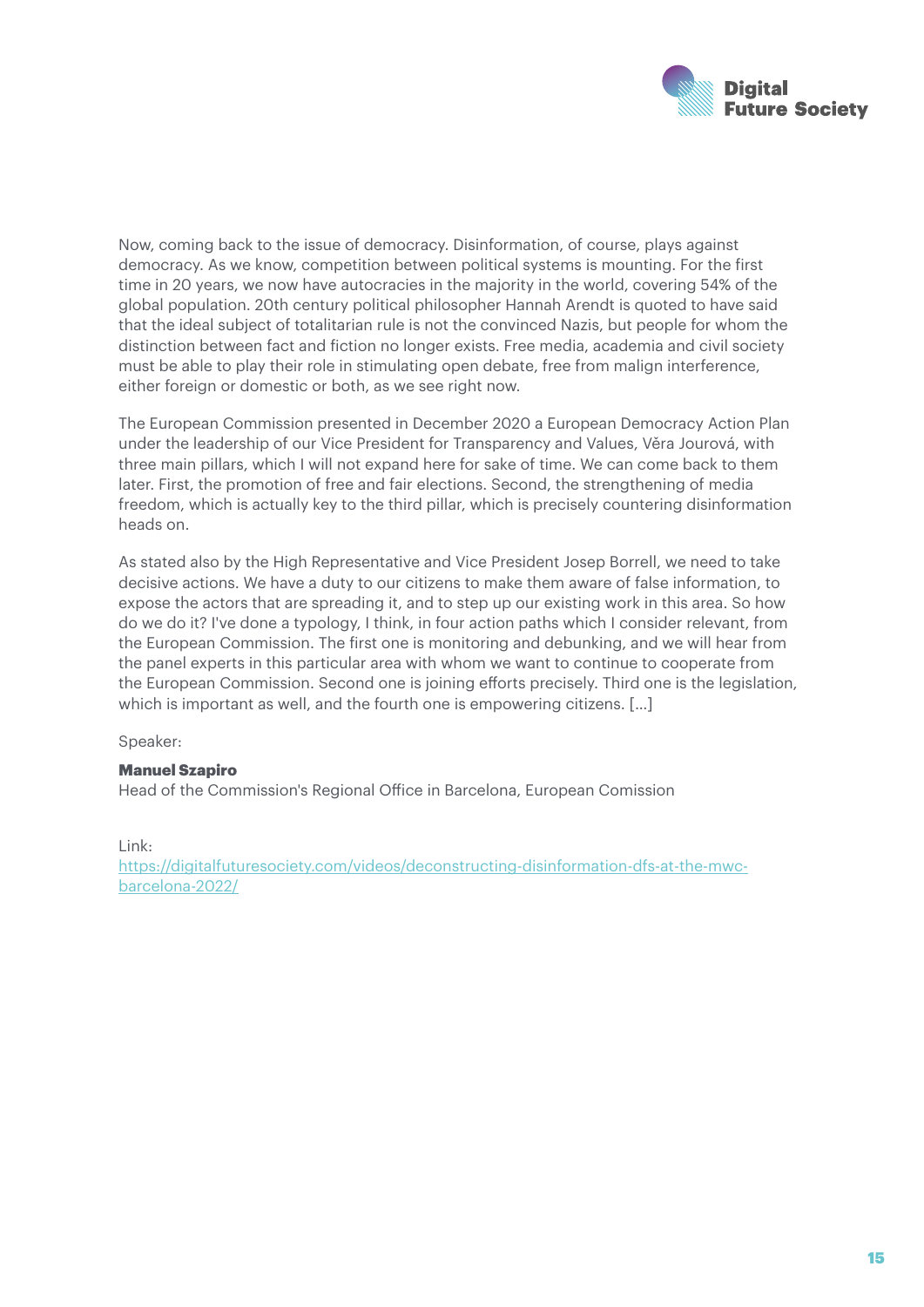

### Gear up against disinformation, with Carmela Ríos

Digital Future Society. June, 2021

*Carmela Ríos is a professor and consultant at various universities and institutions in different areas that deal with social media: from Information factchecking to journalism on mobile devices and social media, through the latter as a working tool for journalism. In addition, she is a reference for her dissemination work on Twitter on how the polarization and misinformation emerging from social media impact politics. Previously, Ríos worked as a written and tv journalist for more than 20 years.*

#### How does disinformation impact our life?

Disinformation is very much present in our lives; as a matter of fact, it is one of the focuses of my personal life and my work. It is a wide phenomenon that impacts the private sphere, as we all have witnessed in certain WhatsApp groups where, suddenly, the mood gets tense. We are caught off-guard by relatives or friends who are more openly radical than ever and especially unreceptive if they are told that they are sharing some false piece of information.

#### As long as the platforms business model is based on advertising and data extraction, can we expect them to counter misinformation?

Technological platforms have a historical responsibility when it comes to deactivating the mechanisms that, within their structures, produce and magnify disinformation and hate campaigns and change the perception of reality by millions of people around the world. Nobody was aware of the critical role those technological platforms would have in the emergence of disorderly and dangerous political environments, but now we know it. We need business models that have no tolerance with practices that turn social networks and other platforms into a kind of "Wild West" where might is right.

#### Lately the media have focused on the attack on the Capitol and Covid19 as cases of disinformation campaigns but, which disinformation campaigns are we specially not aware of today?

There are many examples, but I would highlight those identical "wild card" campaigns that arise in different parts of the world. Disinformation campaigns before an electoral process designed to arouse suspicions about postal voting such as the latter being controlled by the government. These tactics seek to discourage voting and have been displayed in the 2020 US elections as well as the Catalan and Madrid regional elections of this same year.

#### A study carried out by the University of Utah in the United States concludes that most Americans are not capable of detecting fake news, even if they believe they are. Do you think this is a global phenomena? How can technology help us detect fake news?

Indeed, a large part of the world's population is exposed to increasing rations of misinformation. Some studies even say that from next year on, Americans will receive more false than true information each day.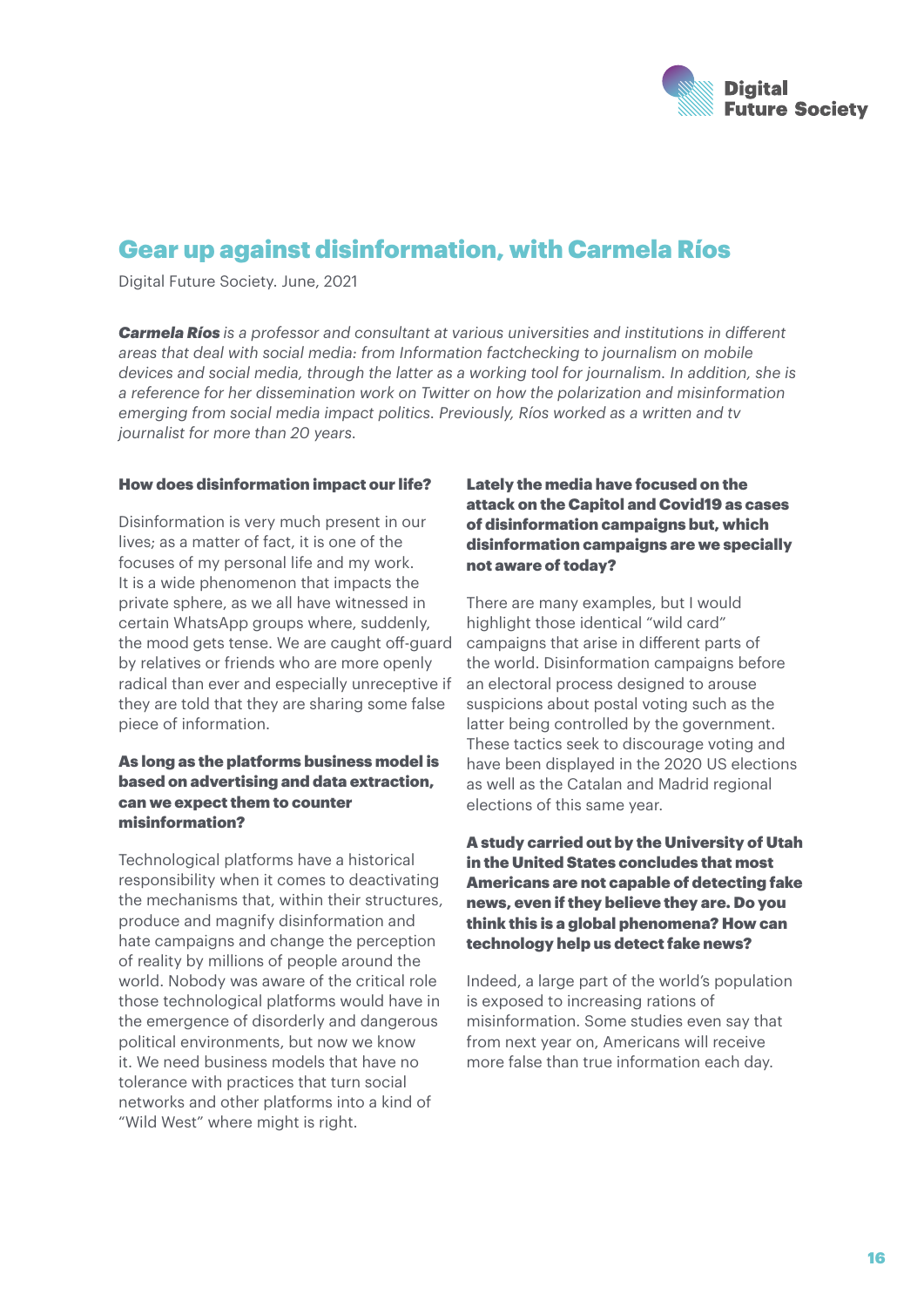

There is hope in the use of technology as dozens of organizations, universities and foundations around the world develop products that help detect or alert about hoaxes. Botometer, by the University of Indiana, helps identify whether the activity of a Twitter account is real or automated. The Maldita Hemeroteca bot for WhatsApp was granted European Press Prize in the Innovation category.

#### Facebook detected and deleted 4,500 million fake user profiles during the first 9 months of 2020. How critical are fake profiles to disinformation?

There is a worrying lack of knowledge about the extent of the phenomenon of disinformation and all the actors involved in it, such as fake user profiles.

The media and public authorities have a lot of work ahead so that we can achieve general awareness.

Users have no training nor tools to tell the nature of the profiles that spread the news, memes or rumors that end up on their mobiles. Fake profiles will always exist, but they will be less harmful to the extent that citizens know how to detect them and understand that they are being deceived.

#### How do you spot fake news?

I'm an information verification teacher. I did my training six years ago and I have been using verification tools since. Without these methods you can not be a journalist today.

#### Links:

<https://digitalfuturesociety.com/qanda/gear-up-against-disinformation-with-carmela-rios/>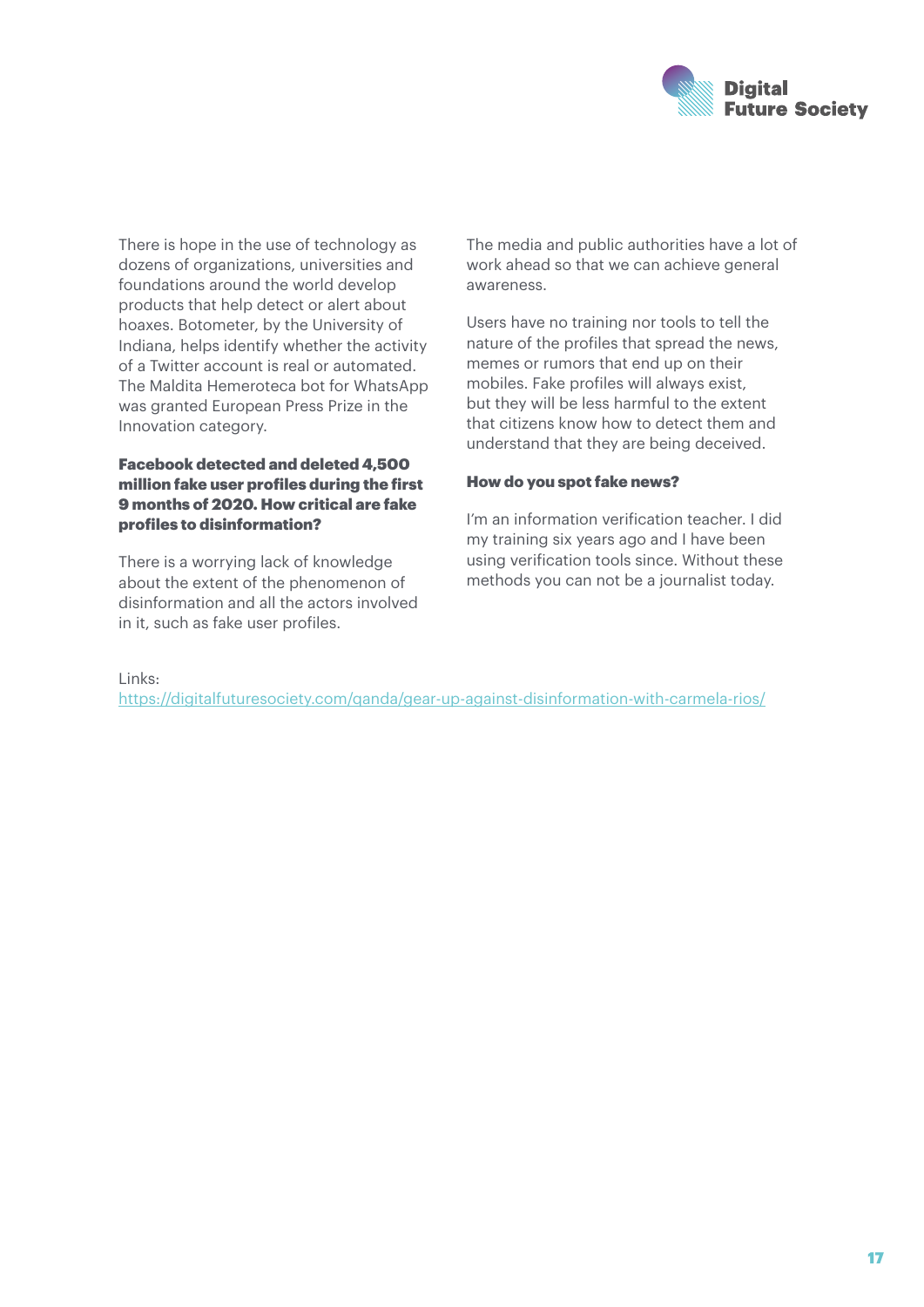

### The influence of social media on democracies, with Harvard researcher Laura Manley

Digital Future Society. September, 2020

*Laura Manley is the Director of the Technology and Public Purpose (TAPP) Project at Harvard Kennedy School's Belfer Center for Science and International Affairs. She leads a team of researchers, fellows, and affiliates to ensure emerging technologies are developed in ways that protect the public good. The TAPP Project was founded in 2018 by former Secretary of Defense Ash Carter to uphold public purpose in a world were recent technological innovations pose new and unforeseen risks to society. TAPP leverages a network of experts from Harvard University, MIT, and the Greater Boston Area, along with leaders in technology, government, business, and civil society.*

Facebook has admitted to having played a role in the Rohingya genocide. According to The New York Times, "The campaign […] included hundreds of military personnel who created troll accounts and news and celebrity pages on Facebook". How are social media platforms impacting democracy around the world?

Social media companies have a profoundly negative effect on democracies. Democracies depend on the demos—the people accessing, understanding, and using information to make decisions about the society they want to live in. But as countless behavioural science studies show, we simply aren't wired to act in a perfectly rational way: we respond most strongly to information that scares us, outrages us, and conforms to our existing biases and beliefs. Social media companies are incentivised and [designed](https://science.sciencemag.org/content/359/6380/1146) to exploit these natural human tendencies for profit. Social media companies become valuable by having users spend a lot of time on their sites; users spend more time on their sites when they are scared, outraged, or constantly seeing content that reinforces their preexisting beliefs—whether it is true or not.

#### How does this impact trust in the institutions?

The results are predictable. When users see information targeted to them, they view

contrary information as lies. When social media platforms enable politicians to pay them to [spread lies](https://www.theatlantic.com/technology/archive/2018/03/largest-study-ever-fake-news-mit-twitter/555104/)—as Facebook does with its political advertisement policy—they sow distrust and discord. Training users to distrust politicians, and by extension the governments they serve in, hollows out faith in governing institutions. To be sure, social media networks do allow marginalised, dispersed individuals to connect with one another and to create virtual communities that are difficult, dangerous, or impossible to create in real life. They have been used to coordinate and spread positive social movements around the world, from democratic movements in Africa and the Middle East to the Black Lives Matter movement in the United States. But on balance, it is hard to argue that social media platforms have furthered the cause of democracy, in democracies or in nondemocracies.

#### Are social media platforms making enough effort to tackle this issue?

They aren't—not even close. Because they have grown so big, it isn't even clear that they could if they were serious about it. Facebook also harms democracies by allowing extremist content and conspiracy theories to flourish on its site. Look at "[Facebook's](https://twitter.com/FacebooksTop10)  [Top 10](https://twitter.com/FacebooksTop10)" – their daily top performing posts. Mark Zuckerberg talks about free speech while creating a powerful vector to allow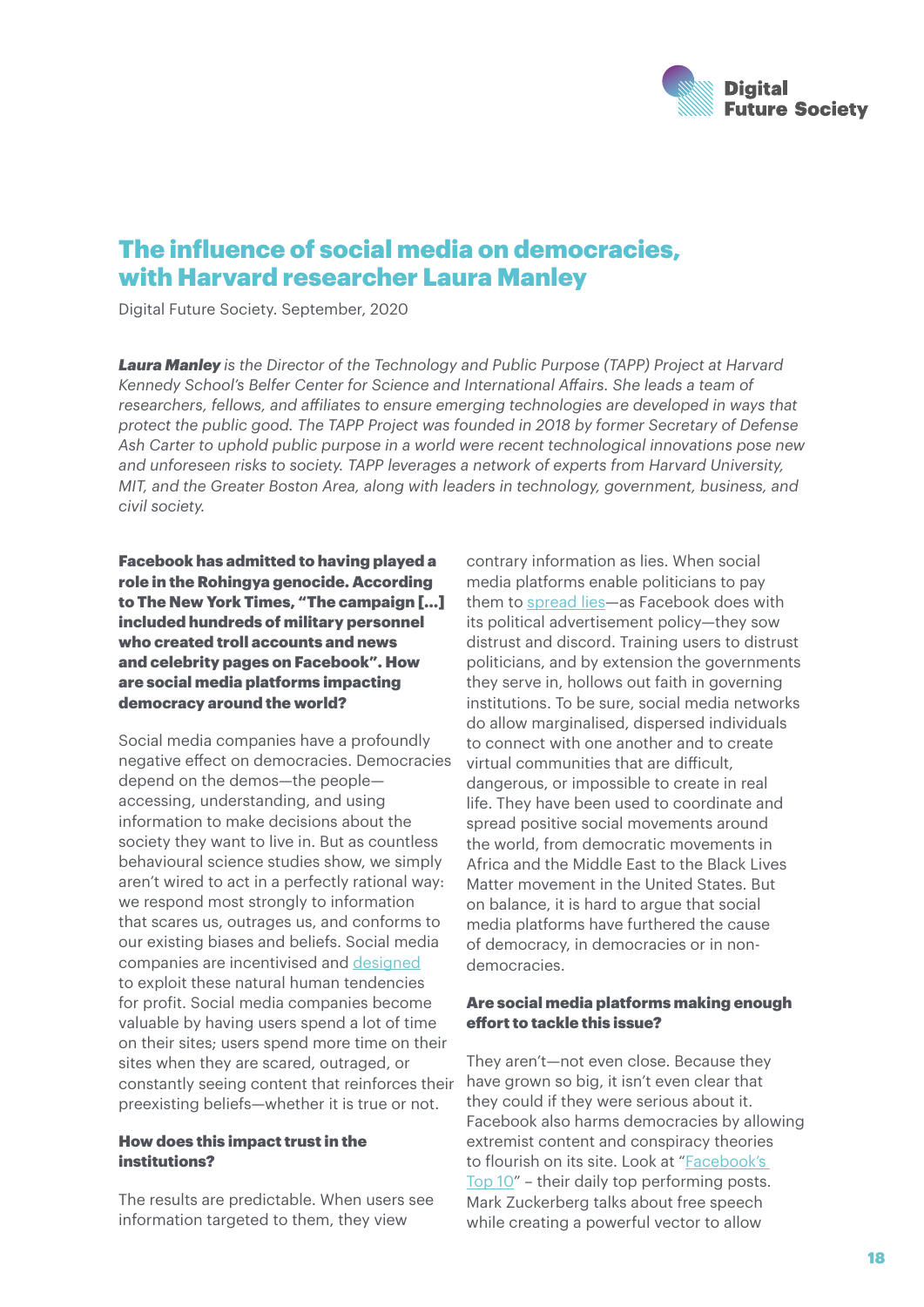

the spread of hateful, dangerous, and false content available to a third of the world's population. Facebook was a vital vector for Russia to spread disinformation to interfere in the 2016 presidential election; something like 100 Russian operatives may have reached 150 million Americans with content designed to inflame, distract, and misinform. Other countries are likely to try to do the same in the run-up to this year's election, but Facebook has not [acted powerfully enough](https://about.fb.com/news/2019/10/update-on-election-integrity-efforts/) to prevent it from happening again. One of its actions, the creation of its Oversight Board, won't occur until after the election. Facebook makes decisions that have deadly consequences; it doesn't always act like it understands the stakes of bad decisions. When it comes to fixing its many issues, it may be too big to succeed.

Social media platforms have assumed the role of news distribution sources, but have largely rejected the affiliated gatekeeper role of fact-checking the content they allow on their sites. Should they be held accountable for their content, specifically when it comes to hate speech, harassment and incitement of violence?

Yes, social media companies should be held accountable for the content they deliver to users. Social media networks are conduits of news to their users; according to the Pew Research Center, [62% of adults](http://www.cnn.com/2010/TECH/03/01/social.network.news/index.html) in the United States report getting news from social media. Other conduits of news, such as newspapers, can be held accountable for publishing false information. Social media networks should be held to a similar standard. Predictably, social media companies would rather be viewed as [platforms](https://www.reuters.com/article/us-germany-security-facebook/treat-us-like-something-between-a-telco-and-a-newspaper-says-facebooks-zuckerberg-idUSKBN2090MA) that host information than as publishers—a view that protects them from liability. But the algorithms that social media companies use to serve up content are rulesets that 'publish' information to users. Social media is a relatively new technology, and legislators have not yet developed regulations specific to the sector.

Instead, social media platforms have been viewed through the lens of Section 230 of the Communications Decency Act, passed in 1996, which says an "interactive computer service" can't be treated as the publisher or speaker of third-party content. This protects websites from lawsuits if a user posts something illegal, although there are exceptions for copyright violations, sex workrelated material, and violations of federal criminal law.

#### Should platforms be regulated or even governed?

Of course! Regulation is why the food you eat and the water you drink are safe; why you can generally trust your local news outlet to give you fact-based information about your community; and why kids don't see countless advertisements for cigarettes and sugary cereals while they watch Sesame Street. Right now, users spent nearly 150 minutes per day on social networking sites. Social networking is expected to [reach 3.43 billion](https://www.statista.com/topics/1164/social-networks/#:~:text=The%20power%20of%20social%20networking,third%20of%20Earth)  [monthly active users in 2023](https://www.statista.com/topics/1164/social-networks/#:~:text=The%20power%20of%20social%20networking,third%20of%20Earth)—about a third of the world's estimated population. Given the unparalleled reach and influence that these platforms have on our global society, it is unfathomable that they would, could, or should remain completely untouched by regulation or governance.

#### Are antitrust rulings justified?

In recent years, Facebook has increasingly been viewed as a monopolist taking improper action to maintain its competitive position and economic power—putting it in a position to be potentially broken up. However, judicial antitrust rulings in recent decades have relied on the consumer welfare standard are consumers being harmed by higher prices? —to adjudicate antitrust claims. For users, Facebook's price is zero, complicating this approach. Big Tech, as it is today, is our generation's Standard Oil. It will eventually need government intervention to protect the general public.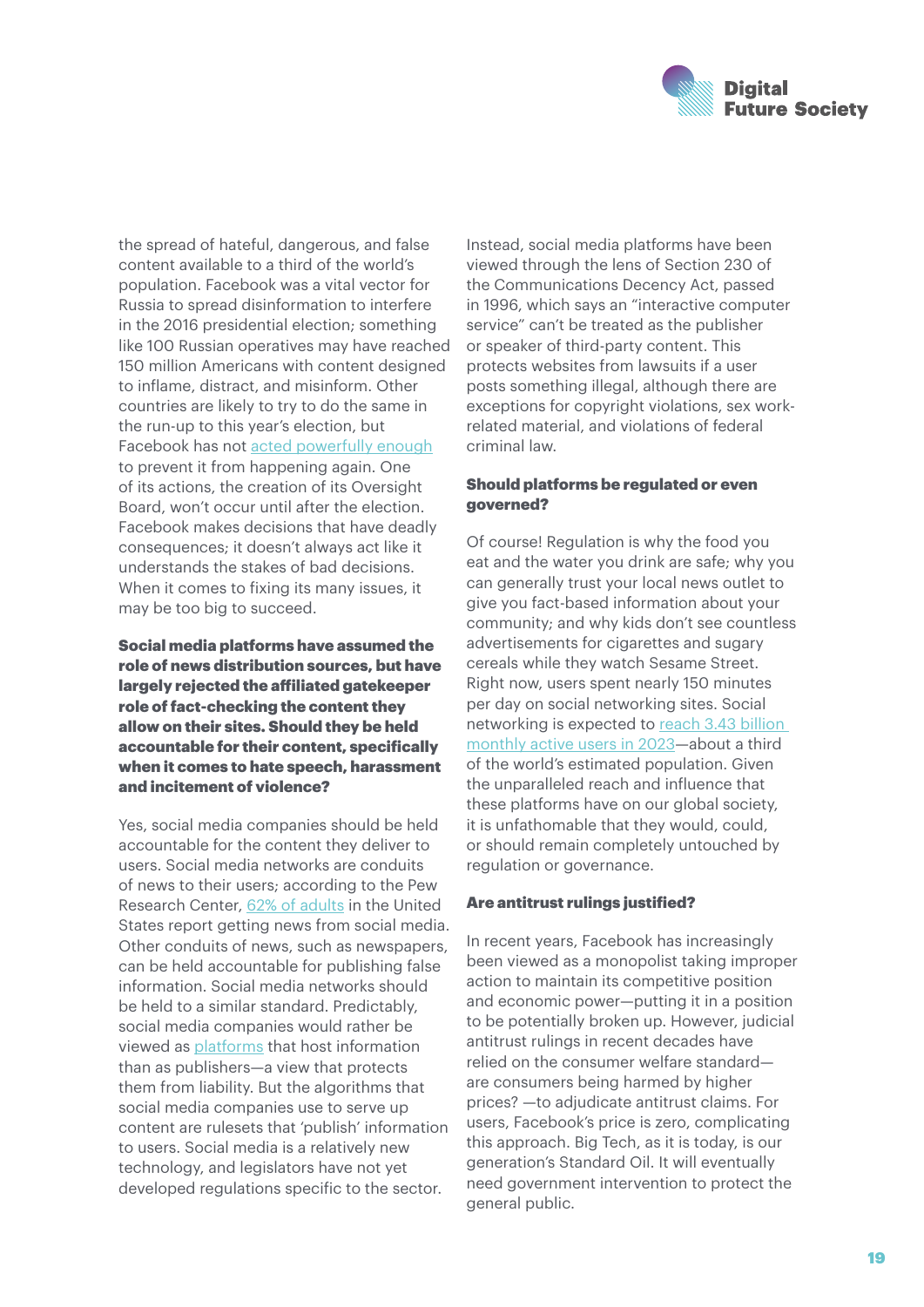

As we've seen throughout history, it is possible to create new legislation that is responsive to Big Tech's unique factors and can protect consumers, promote competition, at **BelferCenter.org/TAPP**. and prevent companies from becoming too

powerful. You can read more about our work on Big Tech and Democracy in our recent [report](https://www.belfercenter.org/publication/big-tech-and-democracy-critical-role-congress) and learn more about the TAPP Project

Links:

[https://digitalfuturesociety.com/qanda/the-influence-of-social-media-on-democracies-by](https://digitalfuturesociety.com/qanda/the-influence-of-social-media-on-democracies-by-harvard-researcher-laura-manley/)[harvard-researcher-laura-manley/](https://digitalfuturesociety.com/qanda/the-influence-of-social-media-on-democracies-by-harvard-researcher-laura-manley/)

[https://digitalfuturesociety.com/videos/dfs-voices-how-has-social-media-impacted-political](https://digitalfuturesociety.com/videos/dfs-voices-how-has-social-media-impacted-political-campaigning/)[campaigning/](https://digitalfuturesociety.com/videos/dfs-voices-how-has-social-media-impacted-political-campaigning/)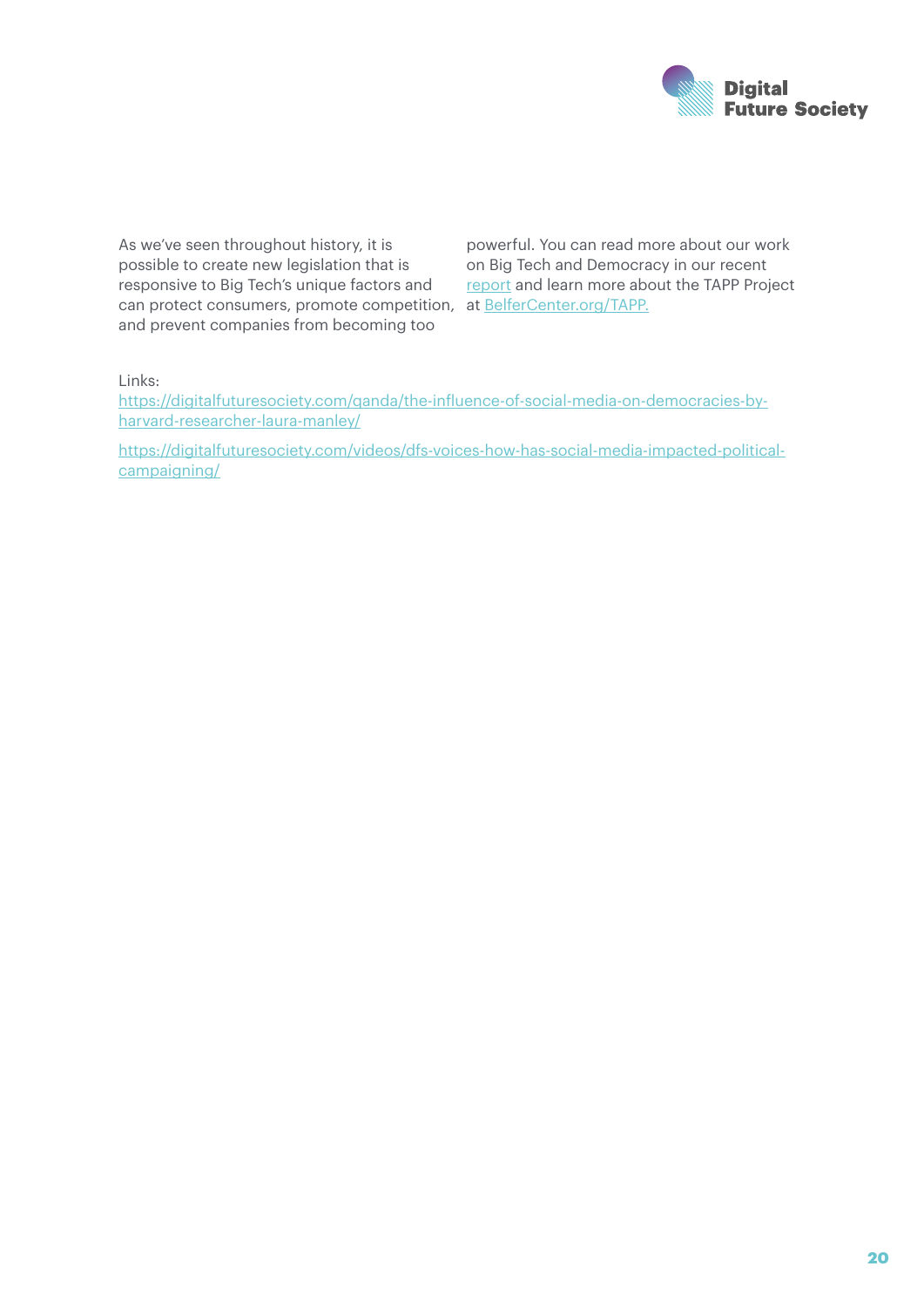

### Why do we speak of infodemics, by Whitney Phillips

Digital Future Society. April, 2020

*Whitney Phillips is assistant professor of communication and rhetorical studies at Syracuse University. She researches and teaches class on media literacy, mis-and disinformation, political communication, and digital ethics. She's the author of several books including "You Are Here: A Field Guide for Navigating Polluted Information", coauthored with Ryan Milner. Phillips's book "This Is Why We Can't Have Nice Things" won the Association of Internet Researchers 2015 Nancy Baym best book award. She is regularly featured as an expert commentator in US and global news outlets, and her work on the ethics of journalistic amplification has been profiled by the Columbia Journalism Review, Niemen Journalism Lab, and Knight Commission on Trust, Media, and Democracy.* 

#### You recently said that curbing rumors is as important as curbing germs in the fight gainst coronavirus. Why is that?

There are, of course, some obvious and important differences between viral spread in an epidemiological sense and viral spread in an informational sense. But when false and misleading information cascades unchecked across social media, it can be as harmful as the virus itself–not because the information infects people, but because that information can impact how people protect themselves (or not) from the virus. Those dangers are twofold. First of all, so much confusing, conflicting, unverified information online can send people into an absolute panic, triggering them to behave in harmful ways offline. Toilet paper hoarding is one example. The same deluge of online rumors can make other people shut down entirely, maybe because the stress is too much, or because the volume is too loud. Either way, those people won't have access to the information they need to keep themselves and their families safe. That possibility speaks to the second danger of false and misleading COVID-19 information: that true information could be drowned out

in a sea of unconfirmed rumor–again risking the possibility that the public won't know what they need to know, threatening the health of the entire community.

#### What are rumors and why do we share them?

Rumors can include all kinds of information, from second-hand accounts of hospital conditions to stories about neighbors who have fallen ill to details about state assistance. They're anything that people have heard from other people, and can map onto or overlap with [legends.](https://www.jstor.org/stable/3814160?seq=1#metadata_info_tab_contents) The trickiest thing about rumors is that sometimes they turn out to be true! So, just because something is a rumor doesn't necessarily mean it's false. It means, at the time the information is spread, it's not confirmed. It could be right. It could be wrong. Not knowing one way or the other, yet spreading the information anyway, can inadvertently trigger the two dangers described above. As for why people spread them, sometimes people share rumors for malicious or underhanded reasons–but very often, particularly in times of crisis (Kate Starbird breaks this history down [here](https://onezero.medium.com/reflecting-on-the-covid-19-infodemic-as-a-crisis-informatics-researcher-ce0656fa4d0a)),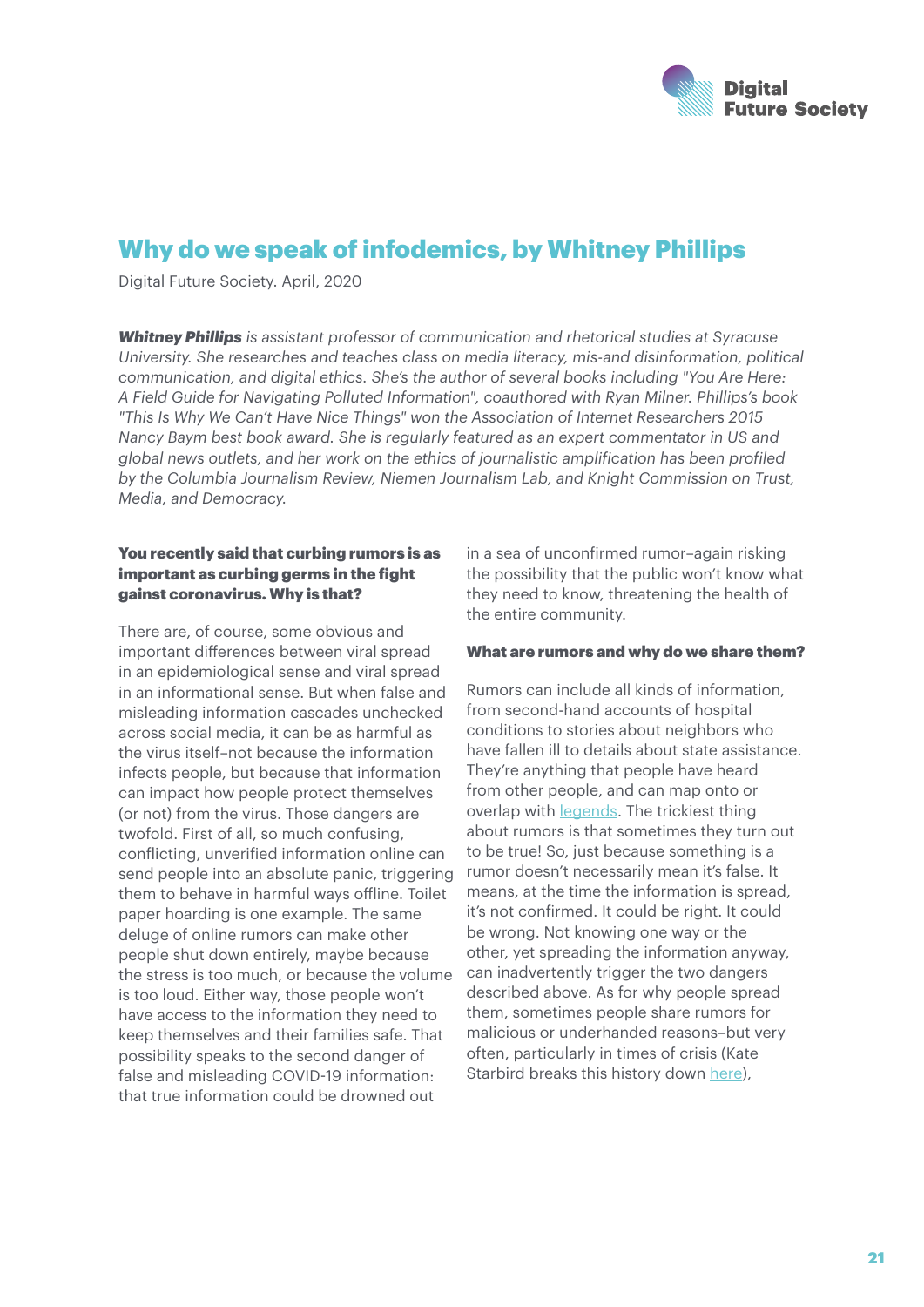

people spread rumors because they're desperately trying to help their friends and neighbors make sense of traumatic and confusing circumstances, particularly when official information is lacking or difficult to find (or trust).

#### Is the drive to do so bigger in the digital world than it was before?

People have always shared rumors. As Kate Starbird (linked above) explains, rumors function as "collective sensemaking" efforts. Digital spaces make it much easier to spread rumors, not just because of tools designed specifically for sharing, but because of tools designed specifically for archiving and searching. Before social media, the rumors you encountered were "your" rumors, typically confined to a specific location or affinity group. Now, we can encounter anybody's rumor with just a few clicks. So, logistically, there are just more rumors to sift through online. Beyond that, not knowing where a rumor originated, or what the poster's intentions were (since by the time we encounter the rumor, it could have passed through ten million hands), makes assessing information increasingly difficult. So the impulse to share rumors isn't new. But the consequences and complications definitely are.

#### Which are the consequences of sharing information which is not true?

The consequences of sharing false information can vary greatly depending on the circumstance. In the case of a public health emergency like the COVID-19 pandemic, those consequences can be dire, even deadly. For instance, the insistence among some groups in the U.S. that the coronavirus is a "hoax"–or at the very least isn't as bad as everyone on television is saying–undermines physical distancing efforts, which is the only chance

we have to flatten the curve. People who have heard the virus isn't that bad, or that only old people with pre-existing conditions will die from it, or whatever other falsehood about the virus, are the most likely to engage in dangerous behaviors like continuing to visit with friends or not taking the proper precautions when going to the grocery store. That doesn't just put that person at risk, but all the people they come into contact with over the next 14 days. The careful physical distancing of some can be unraveled by the physical proximity of others; any information that encourages people to take those risks poses an immediate, widespread threat to public health.

#### What are the intentions behind misinformation?

Misinformation is false information shared unintentionally. That's very different from disinformation, which is false information shared deliberately. In other words, people who spread misinformation aren't trying to share false information. It's important to recognize that there's no ill-intent (the people who share misinformation aren't villains). At the same time, the distinction between misand disinformation doesn't really matter! The false information still spreads regardless, and in the worst cases, can be intercepted and weaponized by people who do seek to sow chaos and confusion. That's why I like to use the term "polluted information" rather than trying to parse motivations. What matters most is the fact that the information spreads, and the impact it has on the information landscape. Why someone spreads the information matters, of course, but is something we often can't know as a story pings back and forth between audiences. So the better questions to ask are: what does this information do, and why has it been allowed to do it?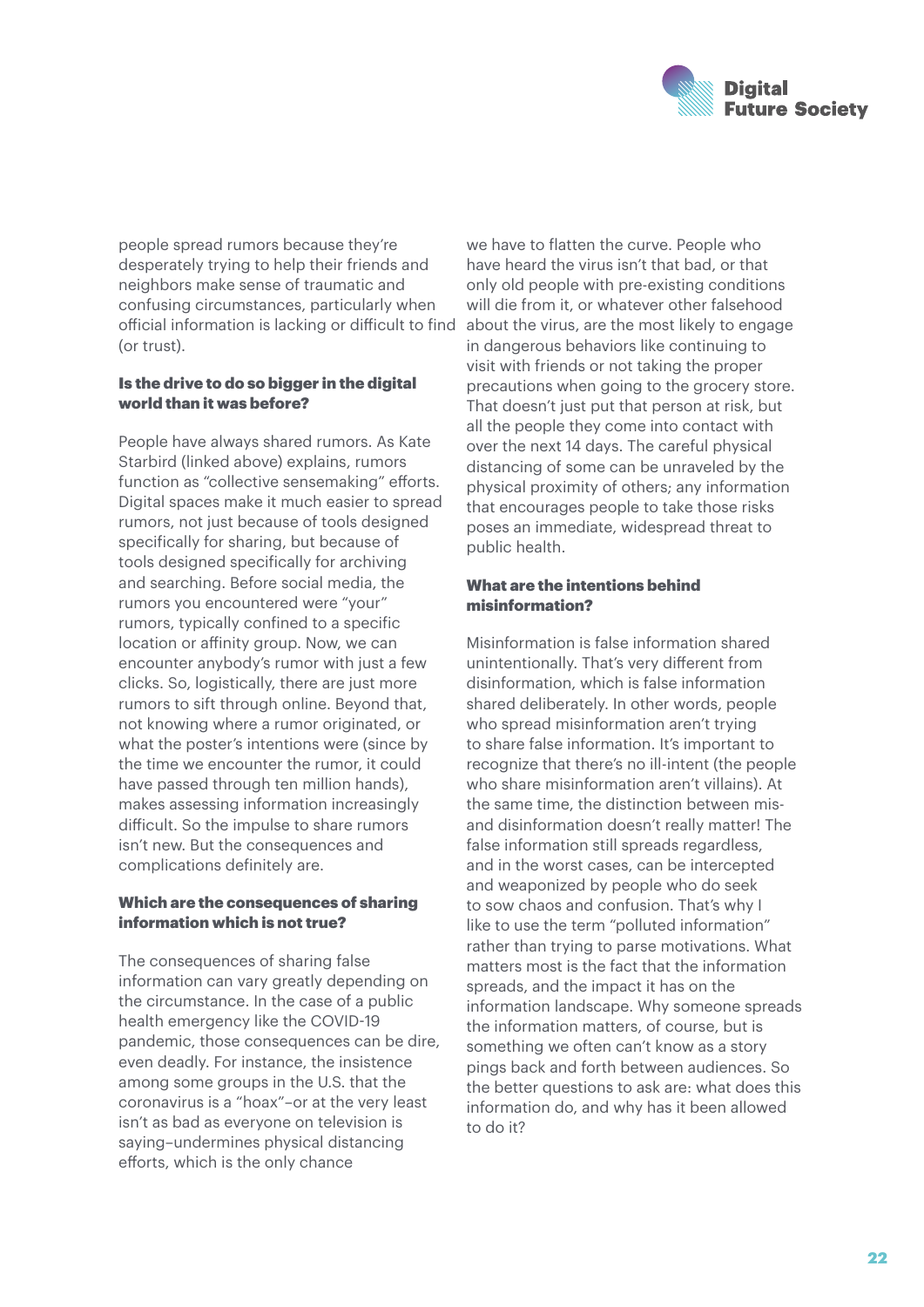

#### Can misinformation cause health issues?

Certainly related to COVID-19, polluted information can lead to further epidemiological spread. Again, information doesn't infect people in the same way the actual virus does, but it can create the conditions for the virus to infect more people. The health effects of polluted information are more widespread than that, however; around the globe, people find themselves gripped with significant trauma and mental health struggles. Much of that stems from the effects of the virus itself, and all its social and economic ramifications–but polluted information about the virus contributes to those mental health concerns as well. Anxiety, depression, panic, trauma: all are amplified by the COVID-19 infodemic. And all can lower immunity! Which is even more reason to take polluted information seriously; it can make you emotionally and physically sick.

#### You've also said that a communitarian focused approach could help navigating the current information crisis. Could you give us some details about that?

Communitarianism is an ethical approach that seeks to secure the health, safety, and future for the collective. This ethos is built into public health models; you wash your hands not just to protect yourself from germs, but to avoid spreading your germs to other people. Unfortunately,

communitarianism is not built into public discourse models. Particularly in the US, there's much more emphasis on a person's right to say whatever they want without censorship. It's important to protect individual rights, of course, but it's equally important to protect the health of the collective–for one thing, when the group is doing well, the individual is much more likely to do well also! We need to apply what's already common sense within a public health context to how we respond to information online. The healthier our shared information spaces, the healthier we will be as individuals, feeding back into the overall health of the community.

#### Can you give us some tips to discern false information from true information?

This can be extremely difficult to do! In times of crisis, stories are still unfolding; details have yet to be confirmed; information is often woefully incomplete. The things that look true at breakfast might be disproven by lunch. The most important tip is for people to remember that just because they think they're helping, doesn't mean they actually are. We can all contribute to the infodemic, regardless of our motivations. The goal is to cultivate the healthiest online communities possible–and the way we do that is to think about the wellbeing and safety of all the other people we share our spaces with. We thrive together and we suffer together. Our relationship to information should reflect those connections.

Link: <https://digitalfuturesociety.com/qanda/whitney-phillips-on-the-covid-19-infodemics/>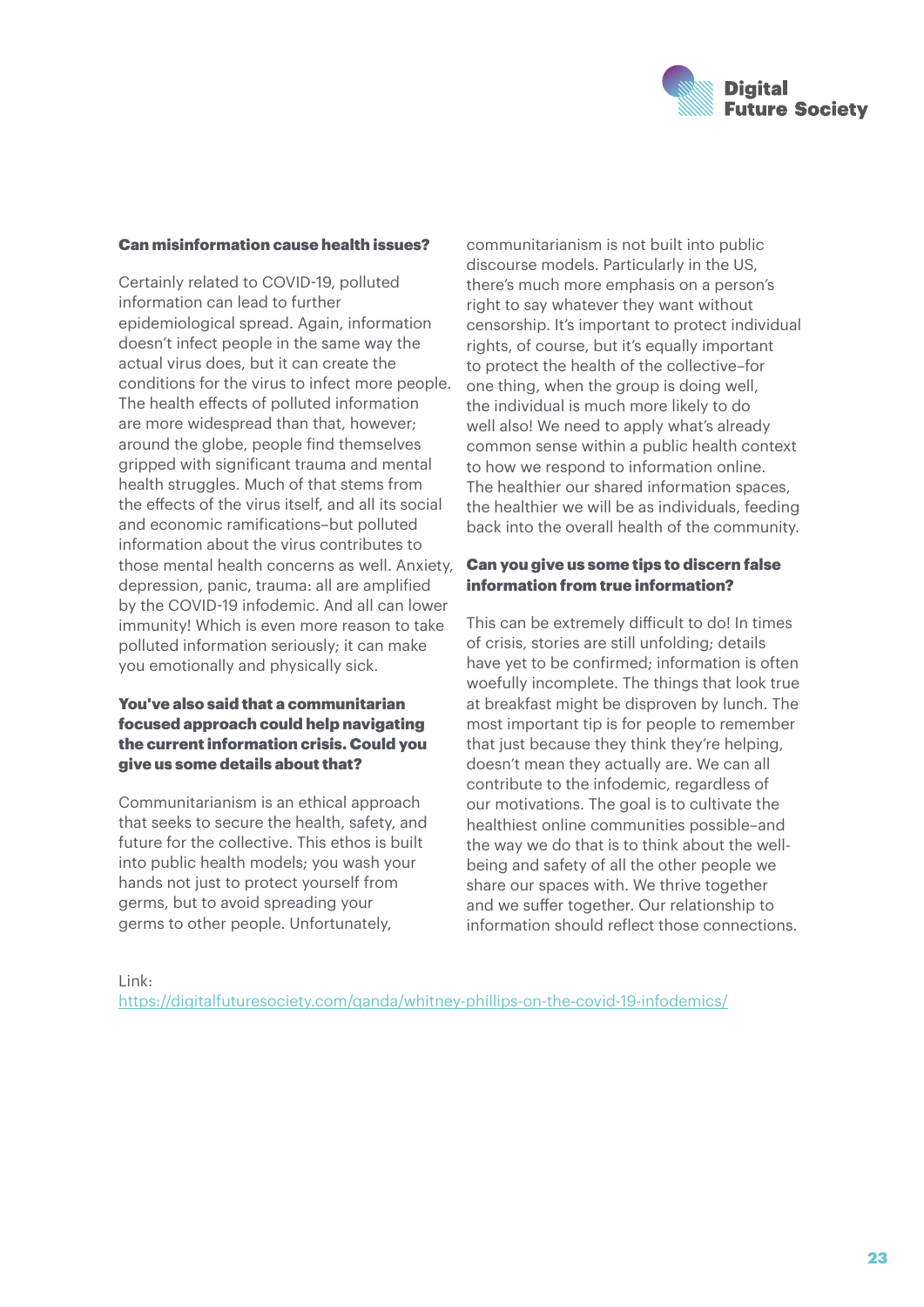

### The civic hacker that became Digital Minister of Taiwan. Interview with Audrey Tang, Digital Minister for Taiwan

Digital Future Society. April, 2020

*Audrey Tang is a civic hacker and Taiwan's Digital Minister in charge of Social Innovation. She is known for revitalizing global open source communities such as Perl and Haskell. Audrey served on Taiwan National Development Council's open data committee and K-12 curriculum committee; and led the country's first e-Rulemaking project. Prior to joining the cabinet, Audrey was a consultant with Apple on computational linguistics, with Oxford University Press on crowd lexicography, and with Socialtext on social interaction design.*

#### You describe yourself as a civic hacker and a "conservative anarchist". Can you tell us what that means and why you identify with these terms?

Yes. A civic hacker is not a cybersecurity hacker. In cybersecurity, we have white hat hackers who will get into the vulnerabilities and security flaws of the system and tell you how to repair it, or there are black hat hackers that use those flaws for personal gain and benefits. We're not exploiting those loopholes in democracy for personal gain. Rather, we're about building new tools in a democracy that can better reflect the collective will and rough consensus of the entire citizenship and entire society. That is what civic hacker means.

Conservative, for me, means conserving the various different cultures in Taiwan. In Taiwan, we have 20 different national languages, many indigenous people and waves of immigrants and people from all over the world. Taiwan is a very cosmopolitan country. What we have in Taiwan is instead of one culture dominating the other in the name of progress and actually making other cultures lose their diversity and inclusion, we have put a lot of emphasis on conserving views from different cultures.

#### What is social innovation and what led you into this particular area?

Social innovation means very simply innovation that is open to participation

#### from society, and at the same time good

for society. Whereas the civic technologist focuses on SDGs 16, which is about institution and democracy, social innovators can be found in every other sustainable goal as well, from climate change to zero poverty and hunger, and things like that.

What draws me to social innovation is that it's a much more inclusive term than participatory climate action, civic tech for democracy, and so on. These are all good, but it's actually only through working across silos of innovators that we can truly see that a lot of the patterns that we discover, for example, crowdfunding and crowdsourcing, apply to the entire swathe of social innovation scenarios regardless which sector it originates from.

Let's now speak about Taiwan and radical transparency. In the 1990s Taiwan remained controlled by martial law, and yet today it sits among Asia's most progressive and principled democracies. Taiwan boasts one of the region's most transparent public administrations. What led to this massive shift in paradigm for Taiwan?

Definitely, I will say it was personal computers and then the Internet. Taiwan was one of the main manufacturing places for personal computers. When I was young, everybody had very early access to personal computers, because it was all made in Taiwan.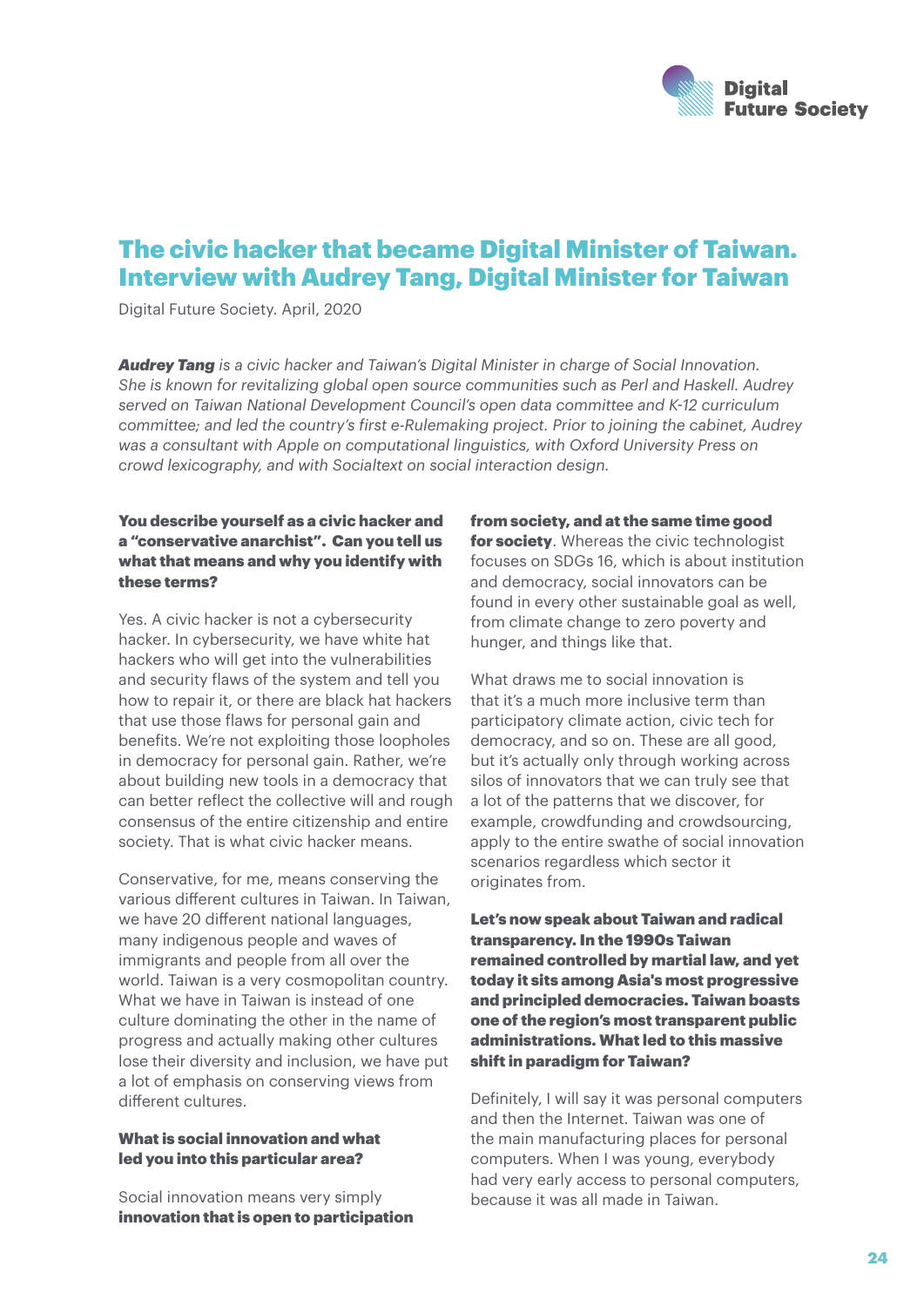

I would say that in Taiwan, the people who innovate with technology and people who innovate with bureaucracy are the same people.

We are the first generation of people who can innovate in both regards. That gives a civic spirit so that people feel that we own democracy because it is relatively new to us, it's only 30 years old.

We have so much to learn from you, really. Taiwan also ranks among the world's top 10 digital governments using emerging technologies to inspire greater public engagement with government. What key lesson can be drawn from Taiwan government experiments in open, technologically driven governance?

There are two key lessons. The first is that the government should trust citizens without requiring the citizens to trust back. By saying this, we mean transparency as in making the state transparent to citizens, but we must never ask citizens to be transparent to the state, because that would be authoritarianism. We need to be very careful about our use of the words like transparency and define it always in a way that the government trusts citizens first.

The other lesson I would like to share is that we're always bringing technology to people, rather than asking people to come to technology. This way people are getting more included into the democratic process instead of just forcing people to speak the language of bureaucracy, or maybe traveling to Taipei to deliver a five minute speech in a public hearing. If you're asking people to come to technology you're actually excluding more and more people.

#### How important is it that the private and public sector innovate together?

In Taiwan, we say that the social sector has the most legitimacy. We try not to say "third sector," because it somehow sounds like they have a bronze medal or something like that, so we say social sector. The private sector has plenty of room to innovate, for example, to make more precise measurements, to have better transaction rates on the blockchain technology that underlies this shared ledger. The private sector always conforms to the social norm, just as the public sector does, and when we both conform to the social norm, we naturally become partners.

There is less of this public-private tension, between the state owning something and the private sector owning something, because whatever we do, we're doing this for the common goals that we share.

Your guiding principle of 'radical transparency' seeks to inspire greater democratic participation and empowerment of citizens through digital infrastructure – to inform, collaborate, and humanise interactions between the government and its people. Are governments and cities ready for greater input from citizens?

Yeah. I think all governments are ready for more input. What they are not ready for is more noise. The main thing that people worry about is that if you open a comment board, then the astroturfers and trolls will dominate the day and all you get is noise and you get no signal from it. A lot of the design decisions can basically make a toxic society unintentionally, but if you design with the intention of pro-social conversations that look to reflect people's true feelings and true, authentic social preferences rather than positions or ideologies, then you can get useful signals just by cross moderating and assistive intelligence.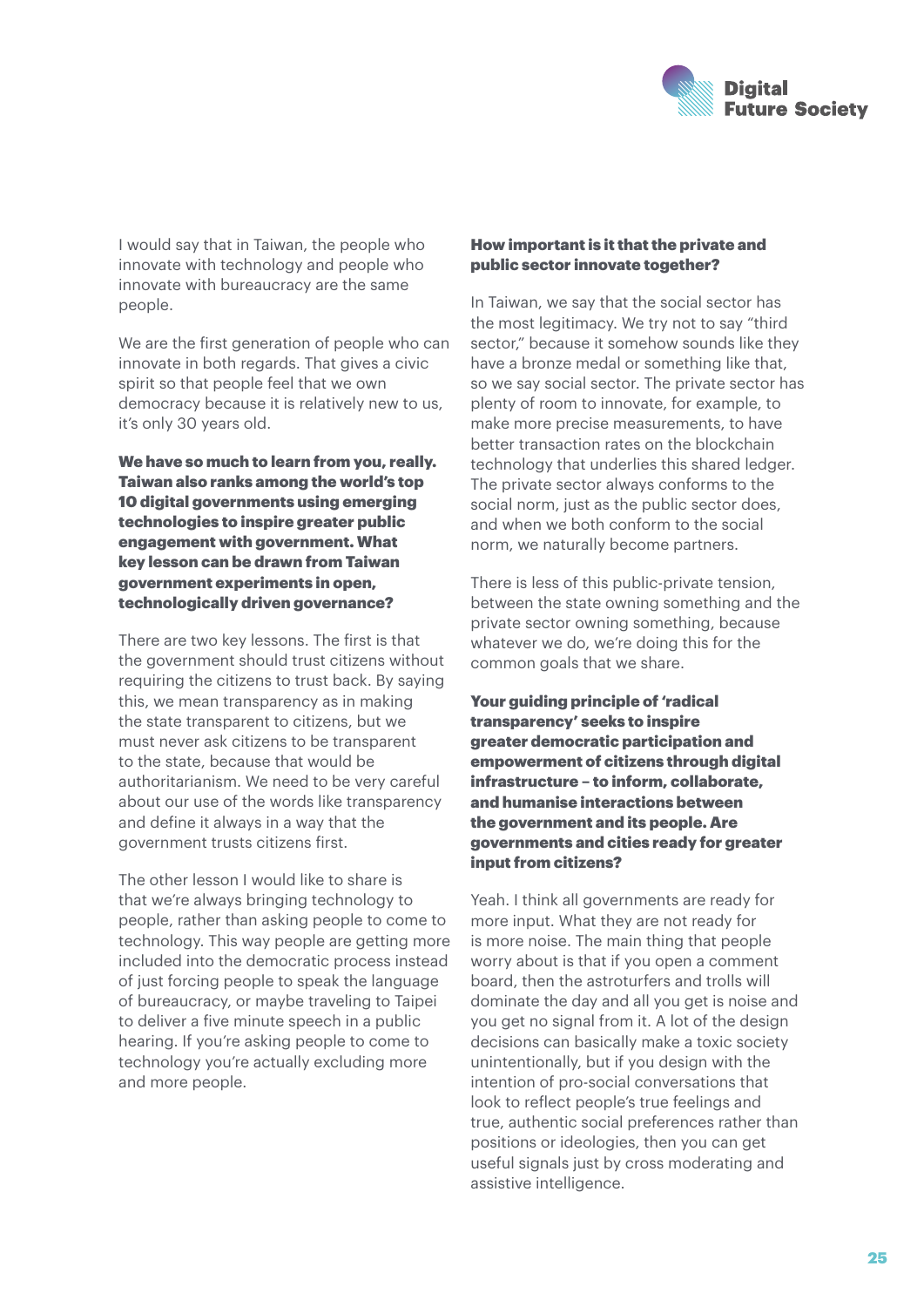

#### Let's now speak a bit about emerging technology and cybersecurity. What is Taiwan currently doing to foster innovation and technology?

In Taiwan, what we are doing is making sure that everybody has access to innovation and technology. We put a lot of emphasis on education, and we just rolled out a new curriculum last year that focuses on digital competence rather than literacy. When we empower all the different schools in Taiwan, a lot of people ask me, what about people in rural places, in places without a lot of teachers that are specialized in such skills. The answer is that we make use of what we call co-teaching. We have a rural teacher that takes care of the learning incentive, the inspiring of those teacher-student relationships in a day-to-day fashion. They may not be experts in, for example, digital rights or things like that, but they can connect them to a larger municipal classroom, and so the two classes sit virtually in the same room through wall-sized projections and immersive reality.

#### 5G connectivity, AI and Blockchain will create huge opportunities worldwide. What are the biggest social and environmental challenges that can be solved by data, connectivity and emerging technology?

I think it is social distrust. As I said, the previous generation of antisocial media really created different silos in society that tend to reinforce existing ideologies that exclude certain people. We are dealing with a more fragmented global society now. Most people are holding very different views across different countries, or even within a country across different cultures. A trans-cultural vision of society where people understand how they can step into other cultural shoes and describe their own upbringing using these cultural languages rather than writing them off, I think that is one of the main societal challenges.

We can see it, for example, whenever there is an emergency that happens that makes society panic or fear about a certain thing. For example, just recently, early February this year in Taiwan, there is massive speculation on the price of surgical masks. We're not alone. Everywhere in East Asia from Hong Kong, through Singapore, through Japan, there is a social norm where people, because they don't want to infect their community, puts on surgical masks just on the slightest flu-like symptoms.

It's a different social norm compared to European cities, but it is true in Asian society. In Taiwan, there's a lot of uncertainty and doubt about the accessibility of the surgical mask. Within 48 hours, our team of national health insurers designed - and I personally coded – a mask map. Everybody can see where the nearby pharmacies are or the stock level is, and refresh every 30 seconds, so that you can go into a pharmacy, present your NHI card, and get a pair of masks immediately, and you can refresh your phone. There are more than 100 different applications based on this real-time open data, and you see its stock deplete by two.

You trust the pharmacists more, because you know that they're tapping into the right shared open data pool. The pharmacists trust the government more, because they know that the distribution is fair and equal. The government trusts the citizens more, because then there is no way to speculate if you know that there is going to be more masks supplied at lower prices as the days goes on.

There's very little speculation and no panic when it comes to masks distribution in Taiwan. That shows the power of the connectivity and the radical transparency that people can really reflect on the current real set of data that describes the society and what the society cares about.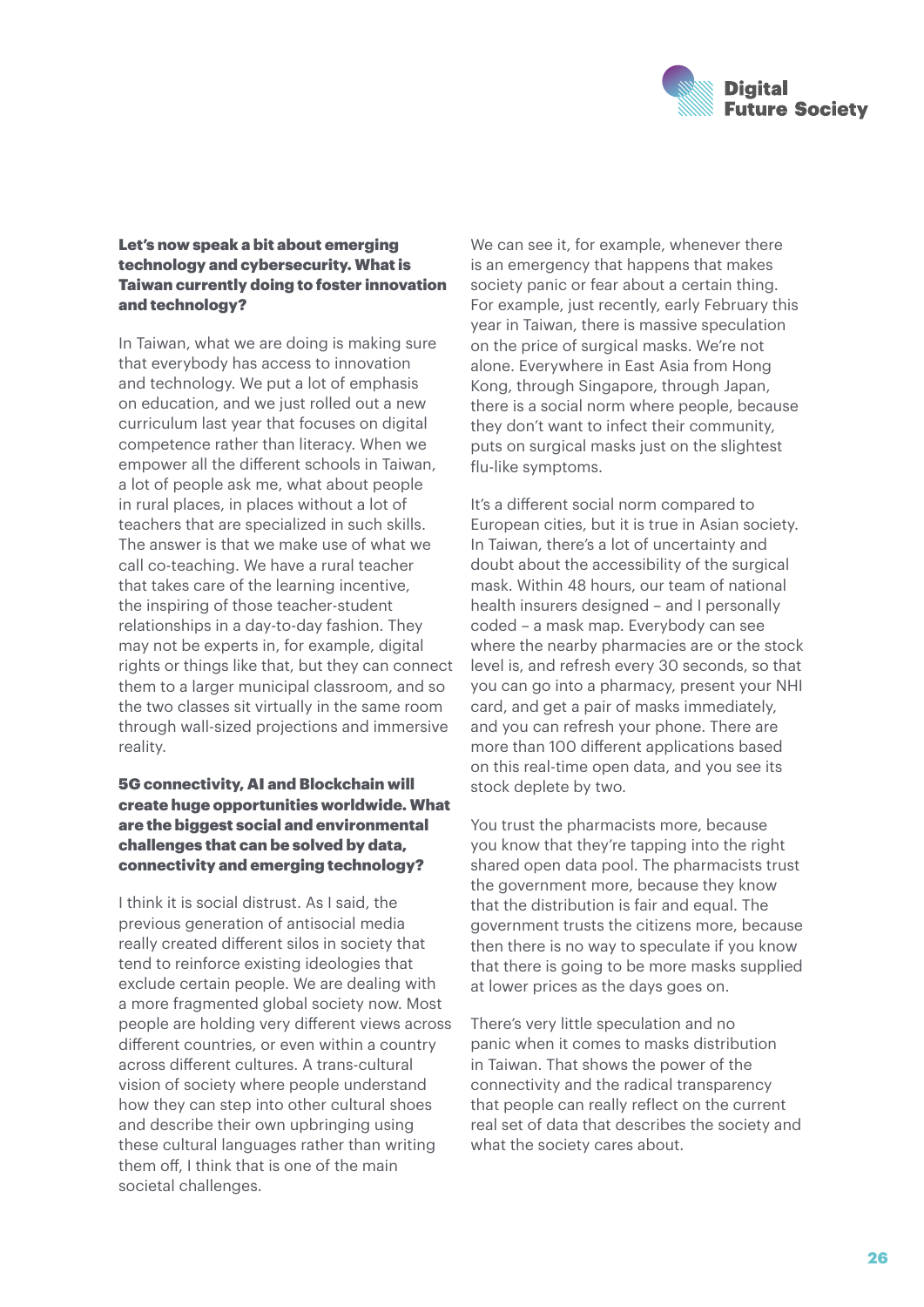

Instead of accusing each other to pollute the data stream through speculation and things like that, people devote their energy into making this commonsense of the sensing of the current fear, uncertainty, and doubt, into a creative energy. This is just one of the recent examples of how a social fear can be mitigated through radical transparency and open data.

#### As governments around the world expand their digital resources, they also inevitably become bigger targets for hackers. How can honest governments stay ahead of the 'bad guys' and preserve public trust?

I think the most important thing is to make sure that the white hat hackers become a preferred career for people interested in cybersecurity. In Taiwan, we allocate three to five percent of all new government ministerial initiatives on cybersecurity alone, penetration testing, advanced cyber threat hunting, designing for the cybersecurity defense in depth, and things like that, to make sure that people who are interested in cybersecurity decide to work with the government, and get paid handsomely. It is this culture of cherishing the white hat hacker and making sure that it is a career choice that people feel proud entering into, can we truly empower the general citizenry to have awareness on cybersecurity, rather than over-relying on a handful of experts.

#### How do you feel education will transform worldwide with the rise of digital learning?

I think mainly, digital learning enables us to see the different cultures as collaborators, rather than as others or aliens. If all you learn is with people with a very similar cultural upbringing. It's very easy to develop us versus them behavior or thinking that talks about the social needs internally but cares less about these global phenomena. It's only through establishing global norms about transparency, about accountability, about access to data, and things like that can we truly solve global-scale issues.

Altogether, I think this makes a digital culture that is shared among all the digital natives, no matter which original culture they came from. That in turn provides a much more collaborative nature to the younger citizenry, so they're more prepared to network with their very different cultural counterparts across different time zones to tackle global challenges.

#### Do you think the digital gender divide is likely to disappear over the next few years or do you see it widening?

It will disappear in some places, and it will widen in other places. As I said, technology is just an amplifier. In some corners of the world with a good balance and a good mechanism design, that is participatory, we will see more and more divides just dissipate without people even caring about the particular mechanism that enabled it to happen, because it will be just the social norm. This is what Taiwan is. In other places where the gender divides are widening, it is not because of the Internet. Rather, it is because the Internet served as an amplifier to propagate the social norm that women are only fit for something or the men are only fit for something. You probably have to start in a more inclusive and equal fashion in your philosophy, in your language, in your mechanism design, and the Internet amplifies that part.

You once said, "I've been shutting reality off and lived almost exclusively on the net for many years, because my brain knows for sure that I am a woman, but the social expectations demand otherwise". In what ways did the net provide a safe haven for you? To what extent do you think the internet has helped us grow as a society. to become more open and understanding, particularly when it comes to gender and identity?

One of the core promises of the Internet is that there is no minority on the Internet.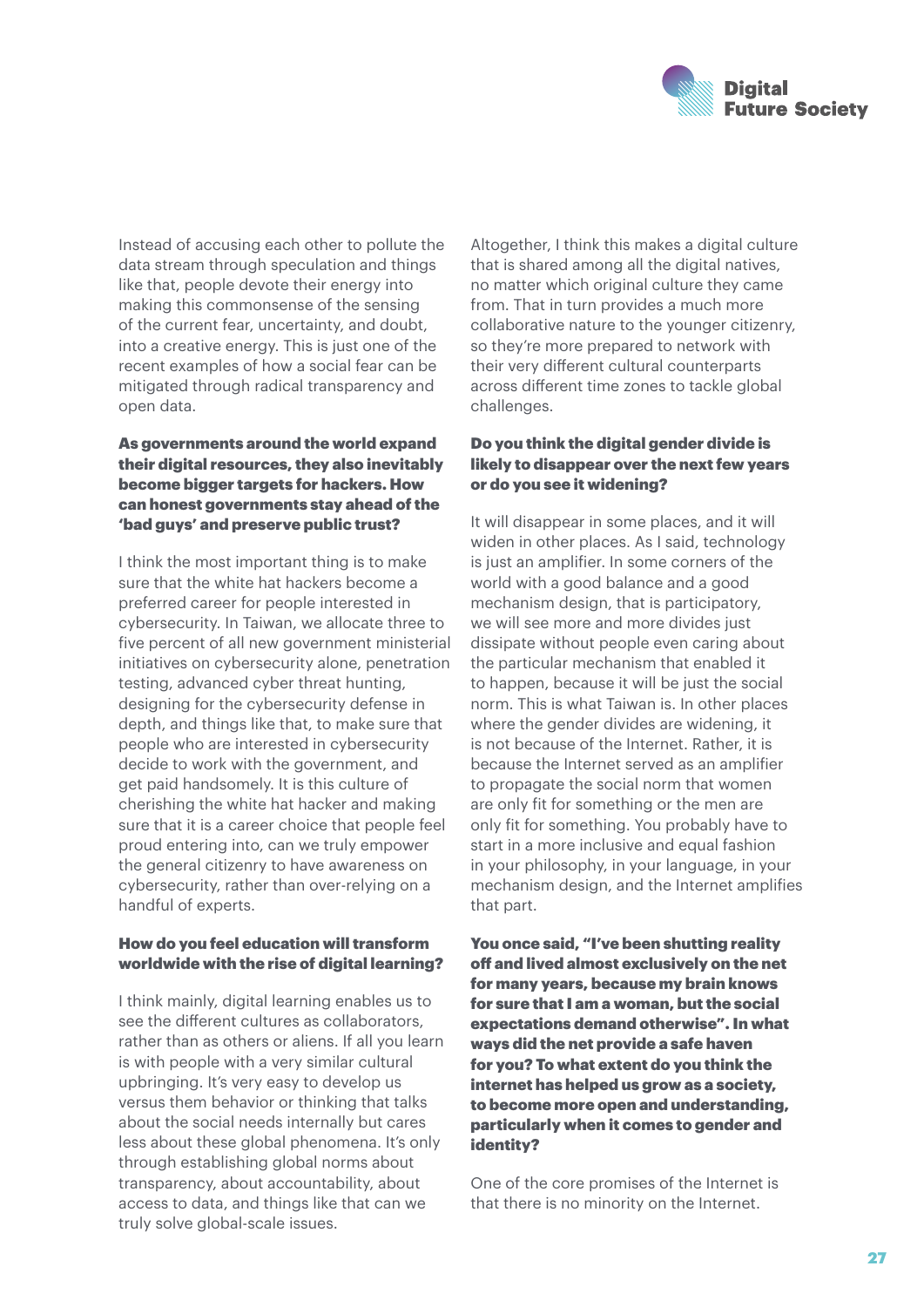

There are only communities. In traditional cultural thinking, we would call them subcultures, as if they are somehow smaller parts of the society. On the Internet, those subcultures are actually the core of the Internet communities. There really is no mainstream culture of the Internet. What does that even mean?

This kind of value-based community reinforces the idea that we are people that can contribute to the society, as opposed to a society that says you can contribute but only if you're dressed in some way, or if you speak in some way, or things like that. It's less about contribution. It's more about social conformity in the face-to-face reality. Our culture is now the mainstream when it comes to politics, because the top politicians demonstrate their use of Internet memes, and cat pictures, and things like that. It's like a gradual coming out of the subcultures.

#### Let's speak now about the future. What emerging technology do you predict will be the most significant disruptor of digital government within the next decade?

One of the most important disruptions will be the people realizing that collective intelligence is not only good for discovering and defining social problems, but also for developing and delivering solutions as well.

With the democratization of the materials as well as the knowhow of building, and also a renewed understanding about circular economy, people are equipped then to join the production process without relying on a central, massive, scalable factory of conversation with the existing private sector.

If we only empower the small and median enterprises, we'll never get sufficient goods that feeds everybody in the citizenry. That is going to change because of democratization and access to the knowhow and the change from a linear economy mindset into a circular economy mindset.

#### And to close, what one piece of advice would you give to young people starting a career in innovation communication technology today?

I would say, to quote Leonard Cohen, he said, *"There is a crack in everything, and that is how the light gets in".* Basically, be imperfect. Publish your drafts, making sure there is plenty of typo, because Ward Cunningham once observed that if you deliver something, it's perfect… If you ask a question, and the question is so meticulously worded, nobody will answer you. If you provide a draft of a bad answer, all the experts come out and correct your mistake. That means that the currency of collaboration is actually mistakes, the cracks in everything.

If you dare to make mistakes, if you publish all your immature thoughts, and have a taste of getting people who complain about it, who correct you, and start networking with them as best friends, then you can make the innovation network work with your contribution in no time. If you want to spend years perfecting your contribution, not only it risks getting outdated by the time you're ready for it, it actually prevents other people from participating in your creative work. The earlier in a creative work that you can start a network of drafts, the better. The later, the more perfectionist you are, the less the innovation community can do with you.

Link:

[https://digitalfuturesociety.com/interviews/the-civic-hacker-that-became-digital-minister-of](https://digitalfuturesociety.com/interviews/the-civic-hacker-that-became-digital-minister-of-taiwan-interview-with-audrey-tang/)[taiwan-interview-with-audrey-tang/](https://digitalfuturesociety.com/interviews/the-civic-hacker-that-became-digital-minister-of-taiwan-interview-with-audrey-tang/)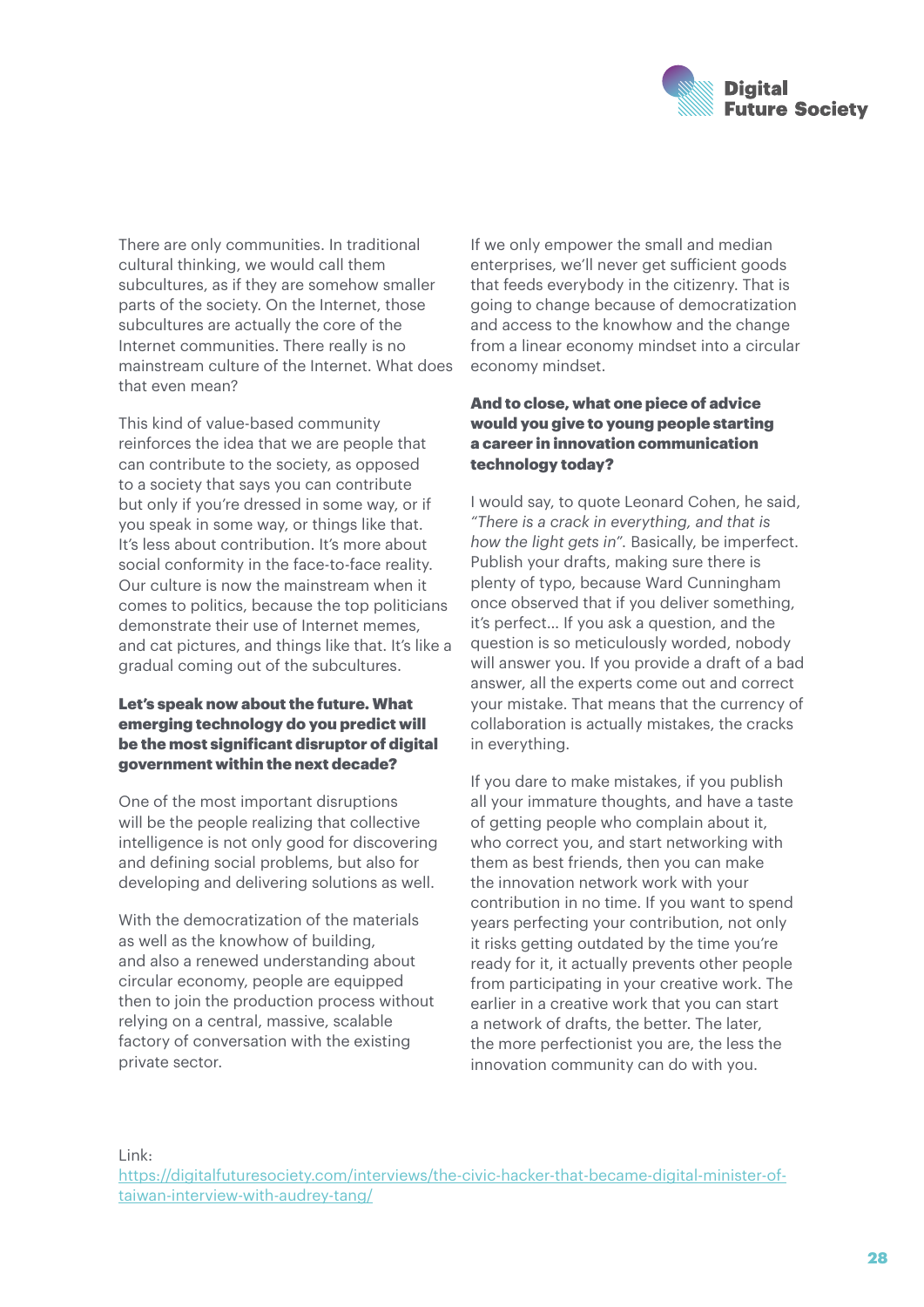

### Fact-checking: Disinformation vs democracy with Alberto Barrón-Cedeño

Digital Future Society Voices, July 2021

[...] If a human being is educated, she or she can spot very quickly if something is plagiarized or if something is fake. It is impossible for a human being to keep track of all the information available. We need automated systems to identify interesting documents, documents which seem to be fake or documents which seem to have been re-used from another document. And then just filtering out interesting elements and giving them to the user to say, look, please pay attention to this case or to this document because there's something fishy here.

A phenomenon that we are observing nowadays, probably the last five or six years, has been the creation of information bubbles. People tend to follow other users who are aligned with their point of view. If I keep consuming the same contents which have been analysed or created from the same point of view, I'm just going to reinforce my own point of view. And that's very dangerous for democracy because it's not going to be about finding agreements anymore. It is about convincing everybody else that I'm right. […]

Speaker:

#### Alberto Barrón-Cedeño

Senior Assistant Professor at Alma Mater Studiorum, at the Università di Bologna

Link to full video: <https://digitalfuturesociety.com/videos/dfsvoices-fact-checking-disinformation-vs-democracy/>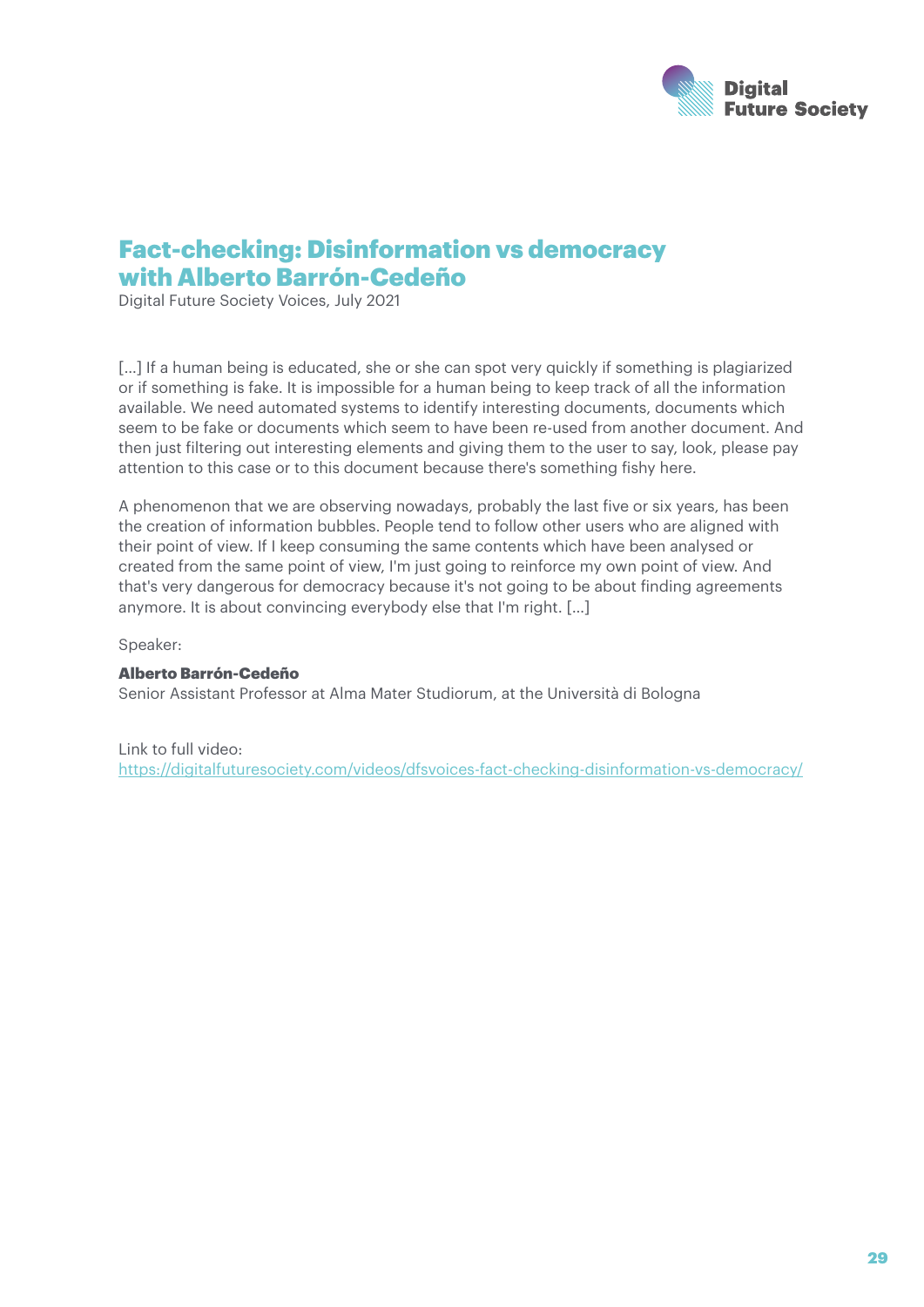

### Fight against disinformation with Cristina Tardáguila

Digital Future Society Voices, June 2021

[...] The main challenge we have today is misinformation. It is a collective global issue, which puts lives at risk and can even destroy democracies. It is about time that we work together and think about solutions, because disinformation is not going to go away any time soon. We need journalists, data verifiers, but also social media platforms, teachers any citizen interested, in maintaining the truth, and each one of them has a role. It is very, very important that next generations leave school understanding what the difference is between real news and fake news.

The International Fact-Checking Network brings together more than 90 organizations that specialize in data verification around the world. It is a community that stays connected and that, collectively, fights so that there are more fact-checkers in the world, so that there is less disinformation, so that the platforms mobilize in this fight, so that politicians and disinformers in general understand that they also have to share this fight with us. […]

Speaker:

#### Cristina Tardáguila

Journalist and founder of Agência Lupa, the main platform to combat disinformation in Brazil.

Link to full video: <https://digitalfuturesociety.com/videos/31656/>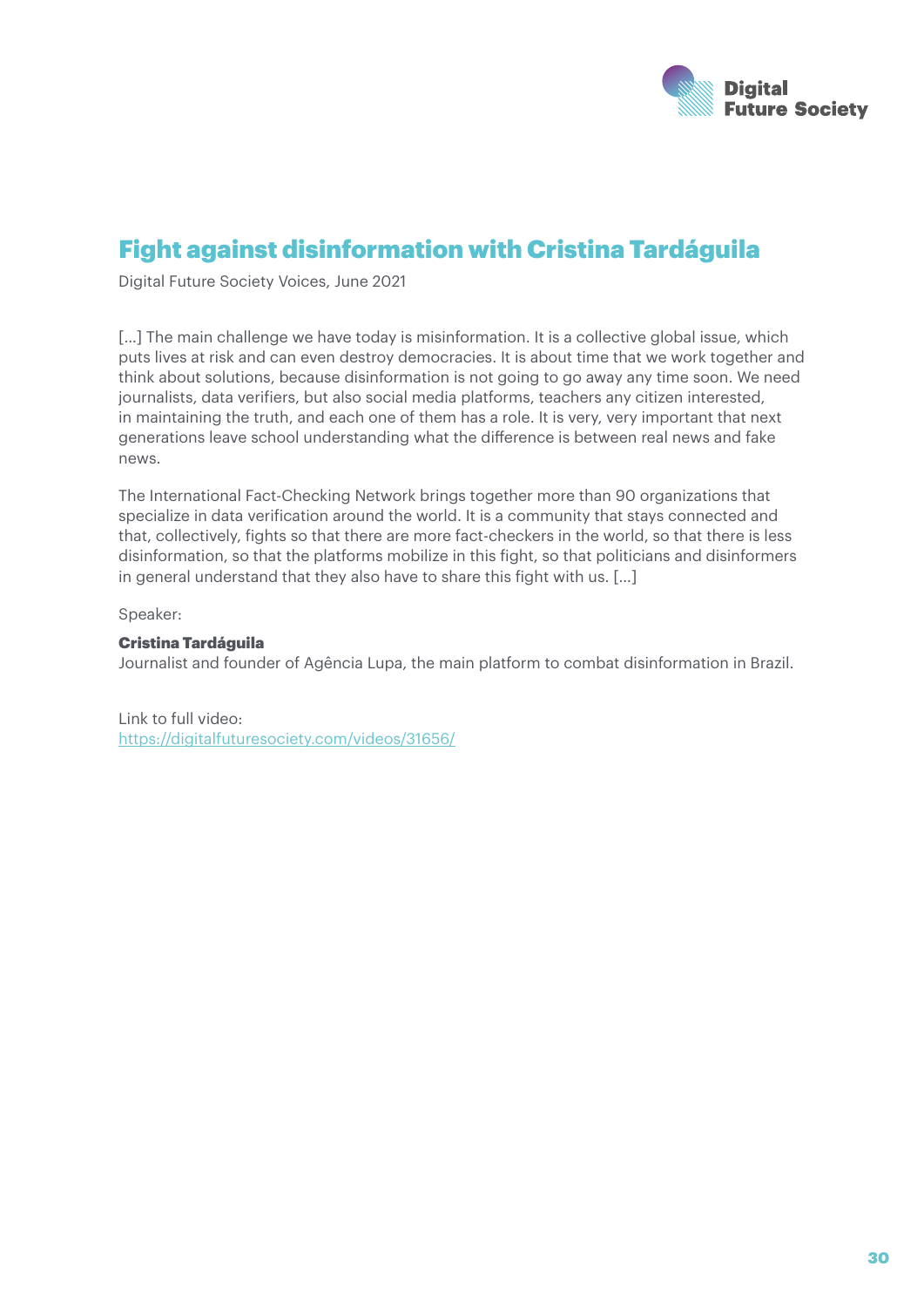

### In the News

#### Informes publicados

- [The big idea: how to win the fight against disinformation](https://www.theguardian.com/books/2022/apr/04/the-big-idea-how-to-win-the-fight-against-disinformation)
- [Italy launches inquiry into Kremlin disinformation](https://www.theguardian.com/world/2022/may/09/italy-launches-inquiry-into-kremlin-disinformation)
- [Disinformation for profit: scammers cash in on conspiracy theories](https://www.theguardian.com/media/2022/feb/20/facebook-disinformation-ottawa-social-media)
- [Desinformación y 'fake news': el nuevo campo de batalla europeo](https://ethic.es/2019/09/desinformacion-y-fake-news-el-nuevo-campo-de-batalla-europeo/)
- [Here's how disinformation could disrupt the Australian election](https://theconversation.com/heres-how-disinformation-could-disrupt-the-australian-election-177629)
- [Cuanto más odio, más viral: por qué Twitter se ha llenado de saña en pleno](https://elpais.com/icon/actualidad/2021-11-26/cuanto-mas-odio-mas-viral-por-que-twitter-se-ha-llenado-de-sana-en-pleno-auge-de-la-ultraderecha.html)  [auge de la ultraderecha](https://elpais.com/icon/actualidad/2021-11-26/cuanto-mas-odio-mas-viral-por-que-twitter-se-ha-llenado-de-sana-en-pleno-auge-de-la-ultraderecha.html)
- [La extrema derecha pero no sólo: así se montan campañas de desinformación](https://www.elnacional.cat/es/politica/extrema-derecha-psoe-bulos-desinformacion-garzon-tv3_695604_102.html)
- [Un año de la crisis de desinformación de Ceuta](https://maldita.es/malditateexplica/20220518/crisis-desinformacion-ceuta-migracion/)
- [Barack Obama Takes On a New Role: Fighting Disinformation](https://www.nytimes.com/2022/04/20/technology/barack-obama-disinformation.html)

#### COVID-19 pandemic

- [Coronavirus: infodemia y desinformación](https://ethic.es/2020/05/coronavirus-infodemia-y-desinformacion/)
- [Afirmaciones falsas y desinformación de los tráilers de 'The Big Reset' sobre las vacunas](https://maldita.es/malditobulo/20220515/trailers-the-big-reset-vacunas-pandemia/)  [contra la COVID-19 y la pandemia](https://maldita.es/malditobulo/20220515/trailers-the-big-reset-vacunas-pandemia/)
- [Infodemia masiva: bulos y mentiras contagiosas durante la pandemia](https://theconversation.com/infodemia-masiva-bulos-y-mentiras-contagiosas-durante-la-pandemia-182243)
- The country inoculating against disinformation
- [Fighting vaccine disinformation is crucial to ending the pandemic](https://edition.cnn.com/2021/09/01/perspectives/vaccine-disinformation-social-media/index.html)

#### Ukraine war

- [The Guardian view on disinformation: truth is a casualty of Russia's war](https://www.theguardian.com/commentisfree/2022/mar/22/the-guardian-view-on-disinformation-truth-is-a-casualty-of-russias-war)
- [Russian disinformation surged on social media after invasion of Ukraine, Meta reports](https://www.theguardian.com/world/2022/apr/07/propaganda-social-media-surge-invasion-ukraine-meta-reports)
- [El observatorio europeo EDMO advierte sobre el crecimiento de la desinformación](https://www.newtral.es/desinformacion-refugiados-ucranianos/20220503/)  [en torno a los refugiados ucranianos](https://www.newtral.es/desinformacion-refugiados-ucranianos/20220503/)
- [How Putin Is Losing at His Own Disinformation Game in Ukraine](https://time.com/6151578/russia-disinformation-ukraine-social-media/)
- [Hay otra guerra que sí ha estallado en Ucrania: la de la desinformación](https://www.huffingtonpost.es/entry/desinformacion-ucrania-propaganda-fake-news_es_620f560fe4b08ee35ee065a3)
- [Crece la desinformación en Ucrania: Rusia habla ahora de cinco saboteadores muertos](https://www.lavanguardia.com/internacional/20220221/8072856/crece-desinformacion-ucrania-rusia-habla-cinco-saboteadores-muertos.html)
- As war in Ukraine evolves, so do disinformation tactics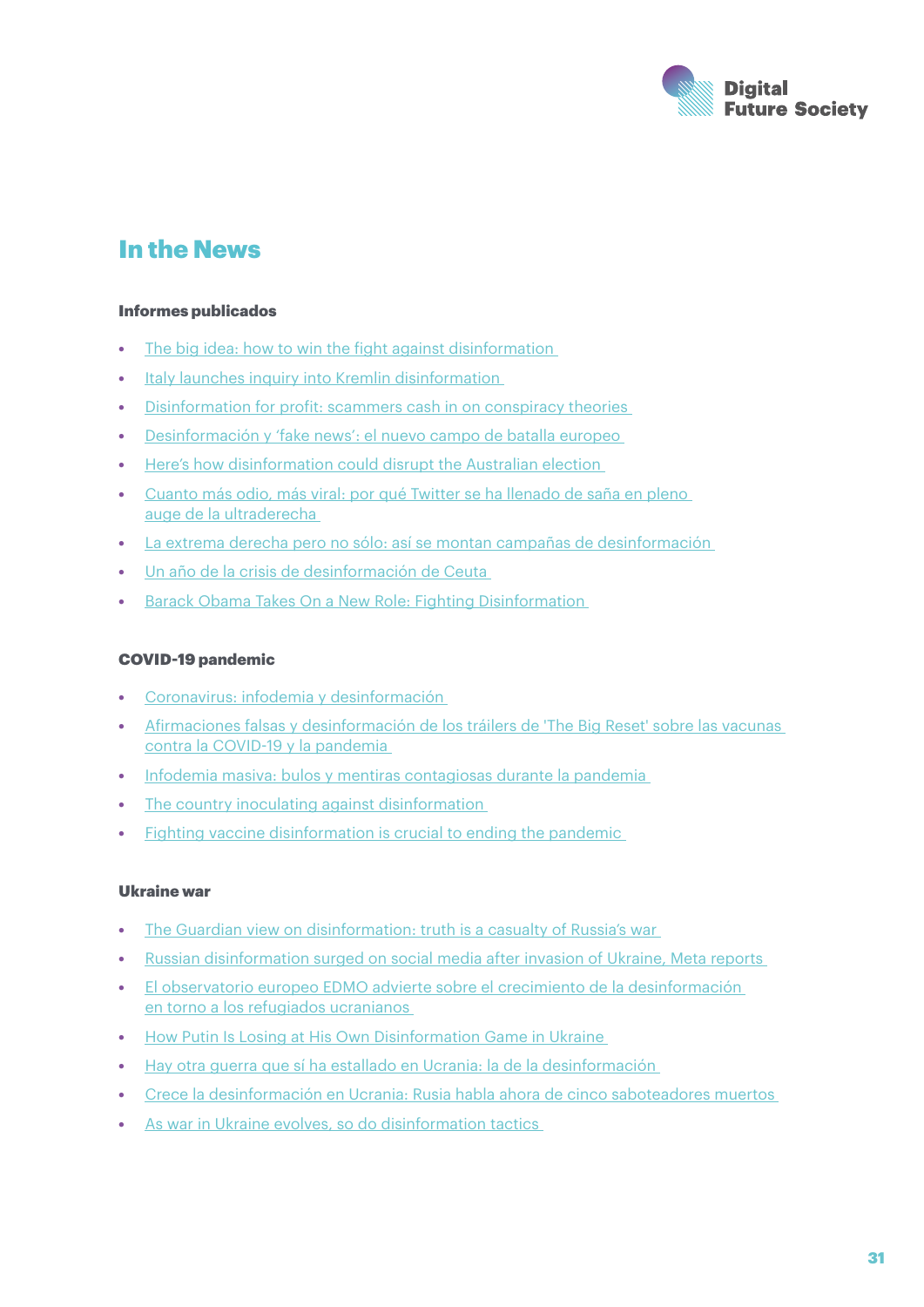

#### Philippine presidential election

- [Philippines election: 'Politicians hire me to spread fake stories'](https://www.bbc.com/news/blogs-trending-61339293)
- [Hundreds of Facebook Pages Removed as Philippines Vote Nears](https://www.bloomberg.com/news/articles/2022-04-07/meta-removes-400-facebook-accounts-ahead-of-philippine-elections)
- [Last Week Tonight with John Oliver Philippines election \(a partir del minute 11:55\)](https://www.youtube.com/watch?v=FtdVglihDok&ab_channel=LastWeekTonight)
- [Trolls and polls: fake news surrounds Philippines' Robredo-Marcos showdown](https://www.scmp.com/week-asia/politics/article/3175150/trolls-and-polls-fake-news-surrounds-philippines-robredo-marcos)